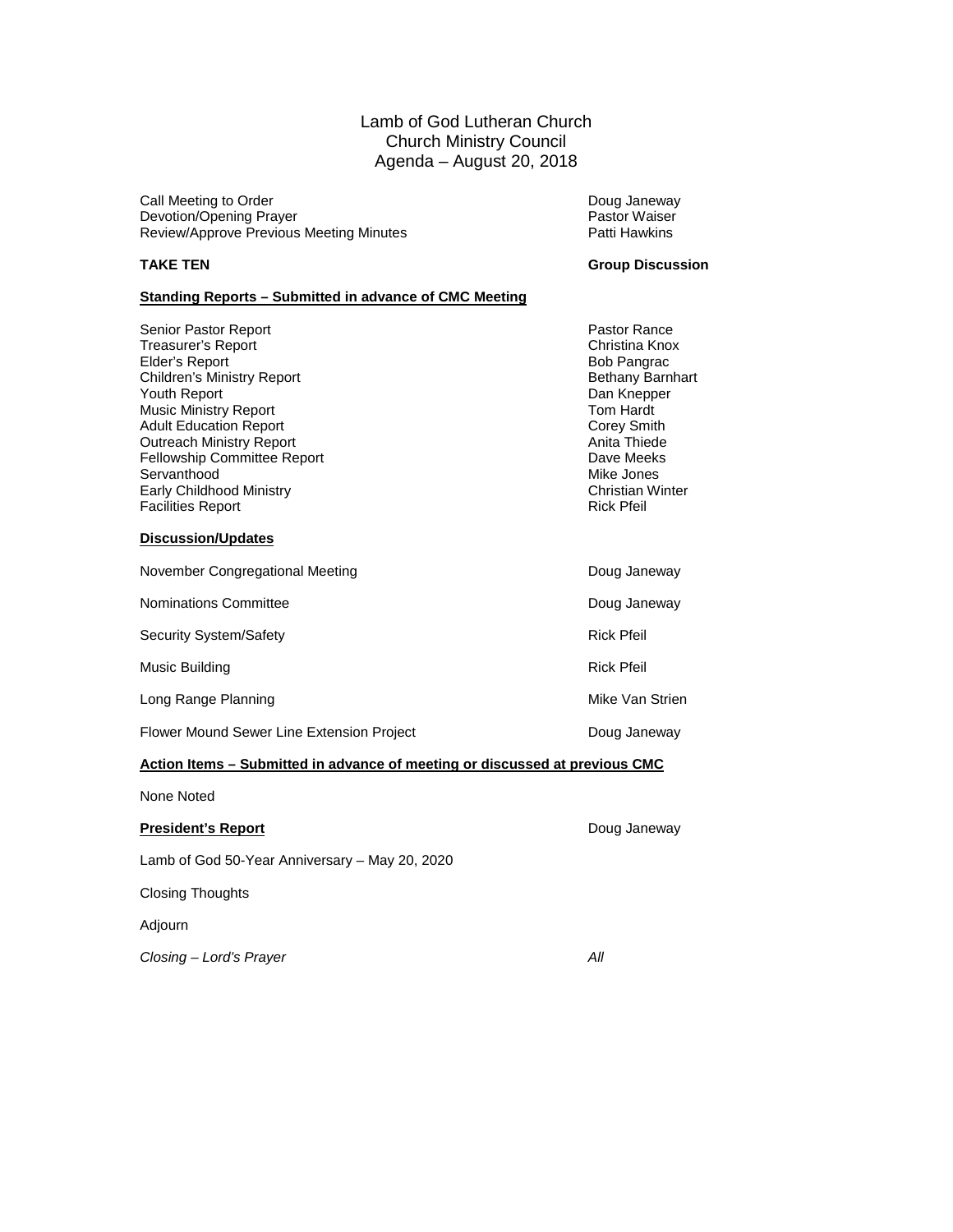# Minutes of the Lamb of God Church Ministry Council Regular Meeting – June 18, 2018

#### Members Present:

Doug Janeway, President Mike Van Strien, Vice President Bob Pangrac, Head Elder Corey Smith, Chairman of Adult Education Bethany Barnhart, Chairman of Children's Ministry Dave Meeks, Chairman of Fellowship Rick Pfeil, Chairman of Facilities Anita Thiede, Chairman of Outreach Dan Knepper, Chairman of Youth Christina Knox, Treasurer Patti Hawkins, Secretary

Staff Members Present:

Stephanie Poyner Dawn Wendorf Gail DeBenedictis Pastor Rance Settle

The meeting was called to order by Doug Janeway, President at 7:04 pm.

### **Devotion/Opening Prayer**

Pastor Rance opened the meeting with a devotion from 2 Cor 5:7. "We walk by faith and not by sight." We need to remember that God is still in charge.

### **Review/Approve Previous Month's Minutes**

The minutes for the April CMC meeting were presented.

Motion to approve minutes: Rick Pfeil Second: Christina Knox THE MOTION CARRIED.

### **TAKE TEN**

Doug led the CMC in a discussion about Joining Jesus on His Mission. Various members shared stories of steps that they took in the past month. We will be taking ten again next month.

## **Discussion/Updates**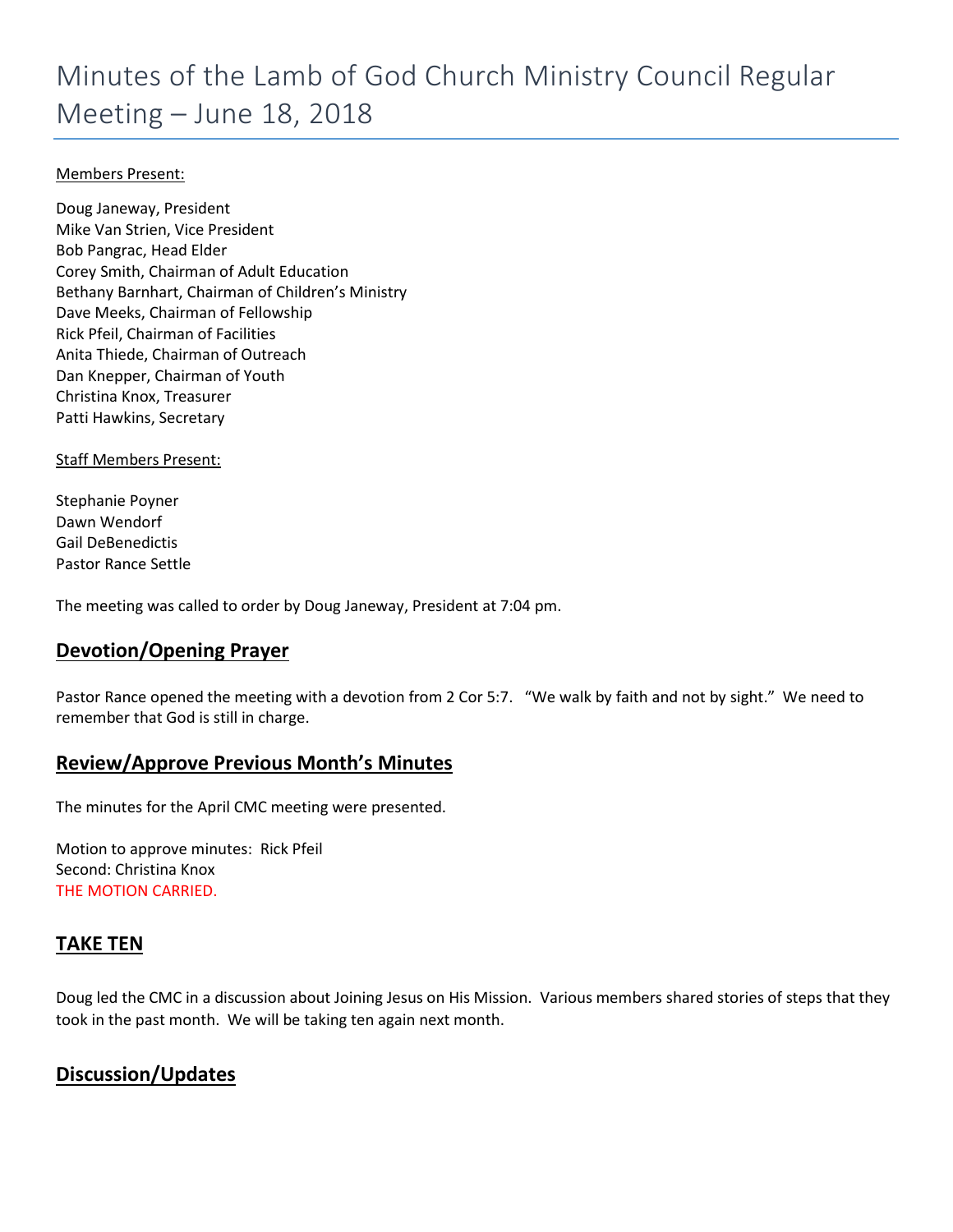**Treasurer's Report –** we are more than \$10K more behind budget than we had planned to be at this point. We will watch expenses over the next couple of weeks. We may not be able to carry forward the \$50K leftover from last year's budget to the 2018-19 budget.

**Early Childhood Ministry –** Per Christian's report, 5 teachers have resigned at the end of this school year. According to Gail, the primary reason for their leaving is the pay scale. We need to pray for the ministry as there are difficulties finding qualified staff. Neither Christian nor Brandy was able to attend the meeting tonight.

**Children's Ministry** – there was discussion about ways to increase Sunday School attendance and Sunday School volunteers. Bethany believes that Emily (our CM intern) has expertise that will help. Having child care during the SS hour would help.

**Senior Pastor Update –** Pastor handed out a pamphlet regarding the Israel trip. The wedding at the beginning of late service yesterday was amazing. July 29, a fifth Sunday, we will have one service, followed by a new member reception and then Bible class. He also handed out information about the Texas District convention. Mike Newman is the newlyelected District President.

**Music Building Committee –** We have passed all of our inspections. We have the Certificate of Occupancy, but the building is not quite finished. There will be a punch list walk-through soon. Hoping that July  $8^{th}$  will be the dedication of the new space at 9:15. They are working with the contractor to move the music library and the cubbies/robe hooks to the new space. Jason will be moving the risers soon with some assistance from members. The door is now in. Mag locks should be in tomorrow; there is a fire inspection that needs to happen. There is decorating that will also need to happen, but there are some changes that need to be made first. Doug, Rick, and Gail will discuss the punch list. Stephanie and Pastor Rance are working on a dedication ceremony.

**Long Range Planning Committee –** Mike Van Strien reported that the committee has the formation of a survey that they plan to use. They are planning to release it in August, after most vacations are done. The committee has a plan for Rally Day for their table. The committee will be reaching out to ministry teams to get their input as well. Mike stressed that all CMC members should participate in the survey and should encourage their friends to do so, as well.

Sewer Line Project – Doug reported that he is negotiating with the Town to get some work done for the church (fix our parking lot) in exchange for the easement. He is also trying to get the easement size reduced from 30 feet to 15 feet.

## **Action Items - None**

#### **President's Report –**

**Lamb of God 50-year Anniversary – May 20, 2020**. Nothing has been done on this at this point.

**CLOSING THOUGHTS** – Doug Janeway – There will be no meeting next month. We will see everyone in August.

#### **Adjournment**

MOTION TO ADJOURN – Dave Meeks SECOND – Anita Thiede

The meeting was adjourned at 8:26.

Respectfully submitted,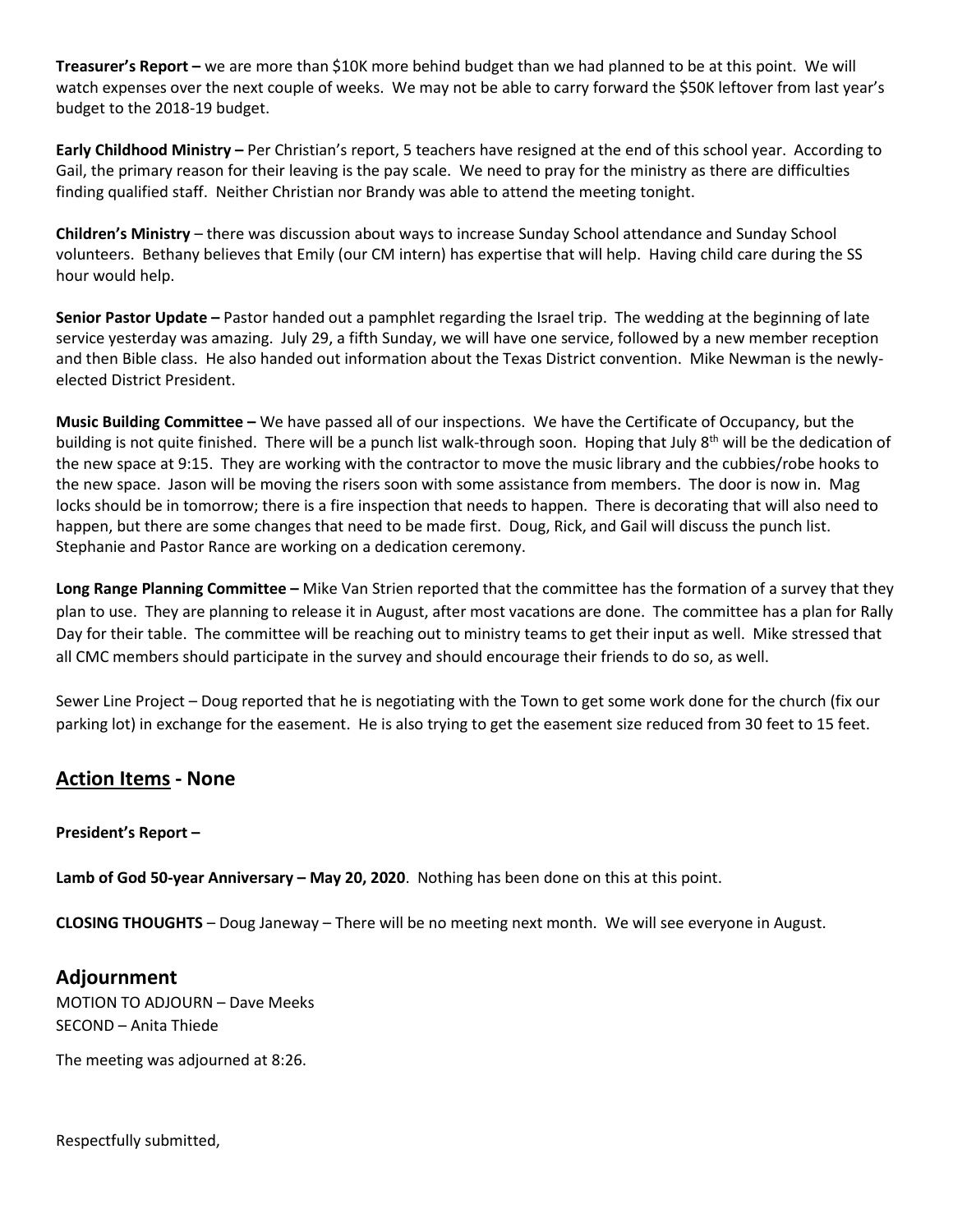*Patti Hawkins,* Secretary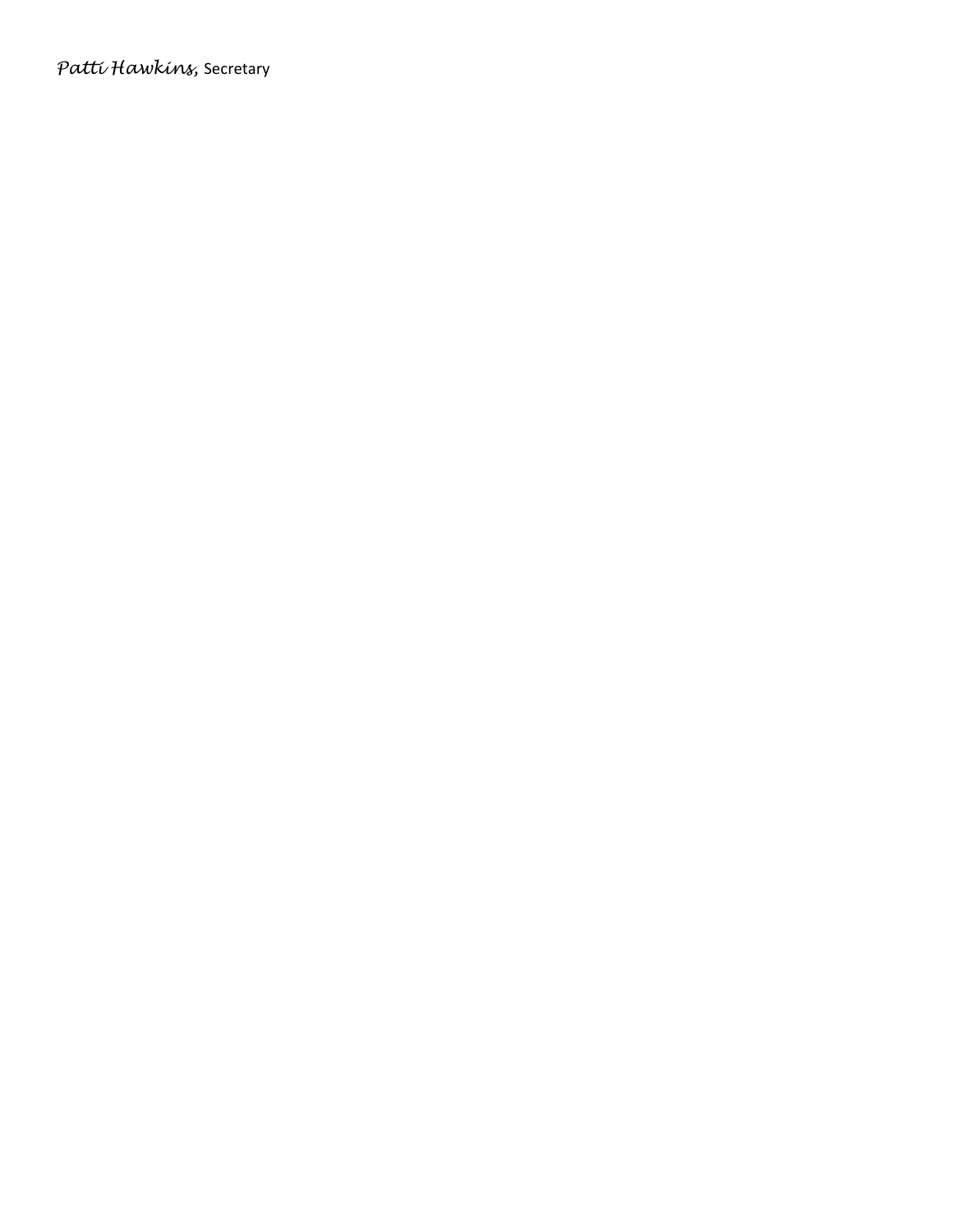# **Lamb of God Lutheran Church Income and Expense Report FY2018-2019**

|                                                   | Jul 18    | <b>Budget</b> | Jul 18    |           | <b>YTD Budget Annual Budget</b> |
|---------------------------------------------------|-----------|---------------|-----------|-----------|---------------------------------|
| Total 510 - BENEFITS                              | 14,055.11 | 19,125.11     | 14,055.11 | 19,125.11 | 229,500.00                      |
| 511 - PAYROLL TAXES                               |           |               |           |           |                                 |
| 5111 - Employer FICA                              | 2,685.24  | 4,333.37      | 2,685.24  | 4,333.37  | 52,000.00                       |
| Total 511 - PAYROLL TAXES                         | 2,685.24  | 4,333.37      | 2,685.24  | 4,333.37  | 52,000.00                       |
| Total 51 - BENEFITS/PAYROLL TAXES                 | 16,740.35 | 23,458.48     | 16,740.35 | 23,458.48 | 281,500.00                      |
| 52 - ALLOWANCES                                   |           |               |           |           |                                 |
| 520 - Mileage Allowance                           | 133.53    | 291.63        | 133.53    | 291.63    | 3,500.00                        |
| 521 - Hospitality Allowance                       |           |               |           |           |                                 |
| 5211 - Hospitality/Sr Pastor                      | 30.00     | 25.00         | 30.00     | 25.00     | 300.00                          |
| 5213 - Hospitality/Youth Ministry                 | 0.00      | 16.63         | 0.00      | 16.63     | 200.00                          |
| 5214 - Hospitality/Children's Ministry            | 0.00      | 8.37          | 0.00      | 8.37      | 100.00                          |
| Total 521 - Hospitality Allowance                 | 30.00     | 50.00         | 30.00     | 50.00     | 600.00                          |
| Total 52 - ALLOWANCES                             | 163.53    | 341.63        | 163.53    | 341.63    | 4,100.00                        |
| 53 - CONFERENCES/CONT ED/INTERNSHIPS              |           |               |           |           |                                 |
| 530 - Conferences Fees & Travel                   |           |               |           |           |                                 |
| 5301 - Conferences/Pastor                         | 0.00      | 500.00        | 0.00      | 500.00    | 500.00                          |
| 5304 - Conferences/ECM                            | 0.00      | 0.00          | 0.00      | 0.00      | 5,000.00                        |
| 5305 - Conferences/Music Director                 | 0.00      | 500.00        | 0.00      | 500.00    | 500.00                          |
| 5307 - Conferences/Miscellaneous                  | 0.00      | 500.00        | 0.00      | 500.00    | 500.00                          |
| Total 530 - Conferences Fees & Travel             | 0.00      | 1,500.00      | 0.00      | 1,500.00  | 6,500.00                        |
| 531 - Continuing Education Allowances             |           |               |           |           |                                 |
| 5314 - Continuing Ed/Senior Pastor                | 0.00      | 0.00          | 0.00      | 0.00      | 2,000.00                        |
| Total 531 - Continuing Education Allowances       | 0.00      | 0.00          | 0.00      | 0.00      | 2,000.00                        |
| <b>Total 53 - CONFERENCES/CONT ED/INTERNSHIPS</b> | 0.00      | 1,500.00      | 0.00      | 1,500.00  | 8,500.00                        |
| 54 - CONTRACTORS                                  |           |               |           |           |                                 |
| 540 · Honorariums                                 | 0.00      | 50.00         | 0.00      | 50.00     | 600.00                          |
| <b>541 - CONTRACT SERVICES</b>                    |           |               |           |           |                                 |
| 5410 - Music Contractors                          |           |               |           |           |                                 |
| 54101 · Special Services Musicians                | 0.00      | 0.00          | 0.00      | 0.00      | 4,000.00                        |
| 54103 · Accompanists                              | 0.00      | 458.37        | 0.00      | 458.37    | 5,500.00                        |
| Total 5410 - Music Contractors                    | 0.00      | 458.37        | 0.00      | 458.37    | 9,500.00                        |
| 5411 - Substitute Organist                        | 0.00      | 125.00        | 0.00      | 125.00    | 1,500.00                        |
| 5412 - Sound Technician                           | 0.00      | 25.00         | 0.00      | 25.00     | 300.00                          |
| 5414 - Wedding Contractors                        |           |               |           |           |                                 |
| 54141 · Wedding Musicians/Technicians             | 300.00    |               | 300.00    |           |                                 |
| Total 5414 - Wedding Contractors                  | 300.00    |               | 300.00    |           |                                 |
| 5416 - Custodian                                  | 135.00    |               | 135.00    |           |                                 |
| <b>Total 541 - CONTRACT SERVICES</b>              | 435.00    | 608.37        | 435.00    | 608.37    | 11,300.00                       |
| <b>Total 54 - CONTRACTORS</b>                     | 435.00    | 658.37        | 435.00    | 658.37    | 11,900.00                       |
| 55 - PASTORAL MINISTRY                            |           |               |           |           |                                 |
| 550 · Worship                                     |           |               |           |           |                                 |
| 5501 - Bulletin Covers                            | 0.00      | 83.37         | 0.00      | 83.37     | 1,000.00                        |
| 5502 · Worship Supplies & Banners                 | 541.22    | 333.37        | 541.22    | 333.37    | 4,000.00                        |
| Total 550 - Worship                               | 541.22    | 416.74        | 541.22    | 416.74    | 5,000.00                        |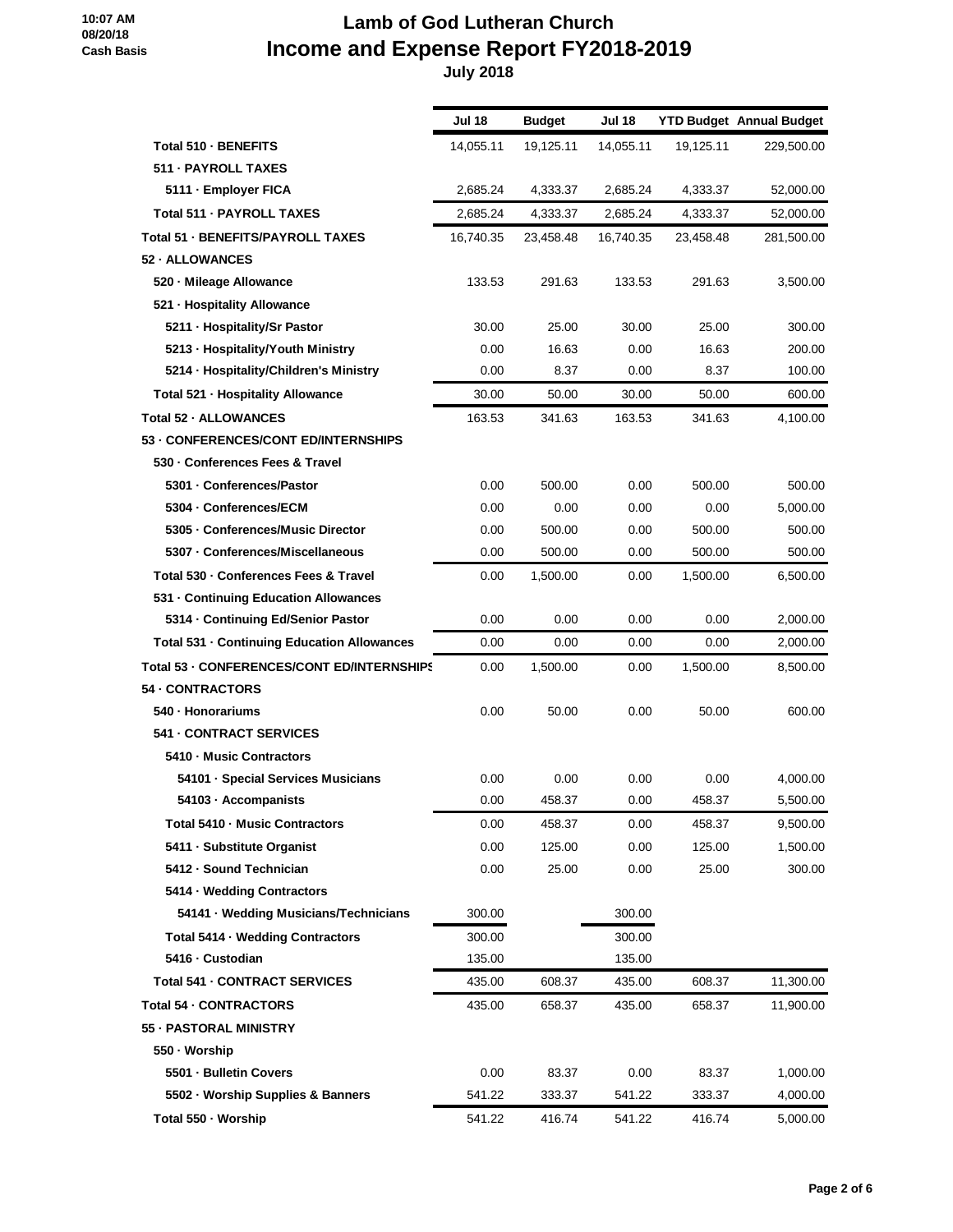# **Lamb of God Lutheran Church Income and Expense Report FY2018-2019**

|                                           | <b>Jul 18</b> | <b>Budget</b>                      | <b>Jul 18</b> |            | <b>YTD Budget Annual Budget</b> |
|-------------------------------------------|---------------|------------------------------------|---------------|------------|---------------------------------|
| <b>Ordinary Income/Expense</b>            |               |                                    |               |            |                                 |
| <b>Income</b>                             |               |                                    |               |            |                                 |
| 4000 - CHURCH INCOME                      |               |                                    |               |            |                                 |
| 4010 - Contributions Income               |               |                                    |               |            |                                 |
| 4011 · Envelopes                          | 88,438.01     | 110,000.00                         | 88,438.01     | 110,000.00 | 1,283,206.93                    |
| 4012 - Plate                              | 5,424.76      | 6,250.00                           | 5,424.76      | 6,250.00   | 75,000.00                       |
| 4013 - Sunday School                      | 41.64         | 291.63                             | 41.64         | 291.63     | 3,500.00                        |
| Total 4010 - Contributions Income         | 93,904.41     | 116.541.63                         | 93,904.41     | 116,541.63 | 1,361,706.93                    |
| 4020 Designated Expense Reduction         |               |                                    |               |            |                                 |
| 4022 - Vacation Bible School              | 20.00         | 0.00                               | 20.00         | 0.00       | 6,000.00                        |
| 4023 - Confirmation                       |               |                                    |               |            |                                 |
| 40233 · Ceremony                          | 0.00          | 0.00                               | 0.00          | 0.00       | 2,000.00                        |
| Total 4023 - Confirmation                 | 0.00          | 0.00                               | 0.00          | 0.00       | 2,000.00                        |
| 4027 - Salary/Special Fund Transfers      | 0.00          | 4,000.00                           | 0.00          | 4,000.00   | 25,000.00                       |
| Total 4020 - Designated Expense Reduction | 20.00         | 4,000.00                           | 20.00         | 4,000.00   | 33,000.00                       |
| 4030 - Miscellaneous DER                  |               |                                    |               |            |                                 |
| 4034 - Subscription Costs                 | 0.00          | 200.00                             | 0.00          | 200.00     | 200.00                          |
| 4036 - Room Use Receipts                  | 250.00        |                                    | 250.00        |            |                                 |
| 4039 - Fellowship/Kitchen                 | 14.74         | 41.63                              | 14.74         | 41.63      | 500.00                          |
| 4030 - Miscellaneous DER - Other          | 181.00        |                                    | 181.00        |            |                                 |
| Total 4030 - Miscellaneous DER            | 445.74        | 241.63                             | 445.74        | 241.63     | 700.00                          |
| 4040 Contingency Allocation               | 0.00          | 0.00                               | 0.00          | 0.00       | 60,000.00                       |
| <b>Total 4000 - CHURCH INCOME</b>         | 94,370.15     | 120,783.26                         | 94,370.15     | 120,783.26 | 1,455,406.93                    |
| 4500 - ECM INCOME                         |               |                                    |               |            |                                 |
| 4510 - Registration                       | 26,640.00     | 30,000.00                          | 26,640.00     | 30,000.00  | 35,000.00                       |
| 4511 - Tuition                            | 0.00          | 17,500.00                          | 0.00          | 17,500.00  | 350,000.00                      |
| 4516 - Enrichment                         | 0.00          | 0.00                               | 0.00          | 0.00       | 2,500.00                        |
| Total 4500 - ECM INCOME                   | 26,640.00     | 47,500.00                          | 26,640.00     | 47,500.00  | 387,500.00                      |
| <b>Total Income</b>                       | 121,010.15    | 168,283.26                         | 121,010.15    | 168,283.26 | 1,842,906.93                    |
| <b>Gross Profit</b>                       |               | 121,010.15  168,283.26  121,010.15 |               | 168,283.26 | 1,842,906.93                    |
| <b>Expense</b>                            |               |                                    |               |            |                                 |
| 5000 - CHURCH EXPENSES                    |               |                                    |               |            |                                 |
| Total 50 - SALARY/BENEFITS                | 48,898.37     | 52,454.22                          | 48,898.37     | 52,454.22  | 834,950.00                      |
| 51 - BENEFITS/PAYROLL TAXES               |               |                                    |               |            |                                 |
| 510 - BENEFITS                            |               |                                    |               |            |                                 |
| 5101 - Church Health Insurance            | 8,165.00      | 9,583.37                           | 8,165.00      | 9,583.37   | 115,000.00                      |
| 5101-D - Church Health Ins Deductibles    | 429.77        | 2,916.63                           | 429.77        | 2,916.63   | 35,000.00                       |
| 5102 - ECM Health Insurance               | 788.00        | 833.37                             | 788.00        | 833.37     | 10,000.00                       |
| 5102-D - ECM Health Ins Deductibles       | 185.93        | 237.50                             | 185.93        | 237.50     | 2,850.00                        |
| 5103 - Church Disability Benefits         | 647.86        | 833.37                             | 647.86        | 833.37     | 10,000.00                       |
| 5104 - ECM Disability Benefits            | 251.65        | 333.37                             | 251.65        | 333.37     | 4,000.00                        |
| 5105 - Church Retirement Plan             | 2,958.55      | 3,333.37                           | 2,958.55      | 3,333.37   | 40,000.00                       |
| 5106 - ECM Retirement Plan                | 601.05        | 1,000.00                           | 601.05        | 1,000.00   | 12,000.00                       |
| 5109 - HRA Fees                           | 27.30         | 54.13                              | 27.30         | 54.13      | 650.00                          |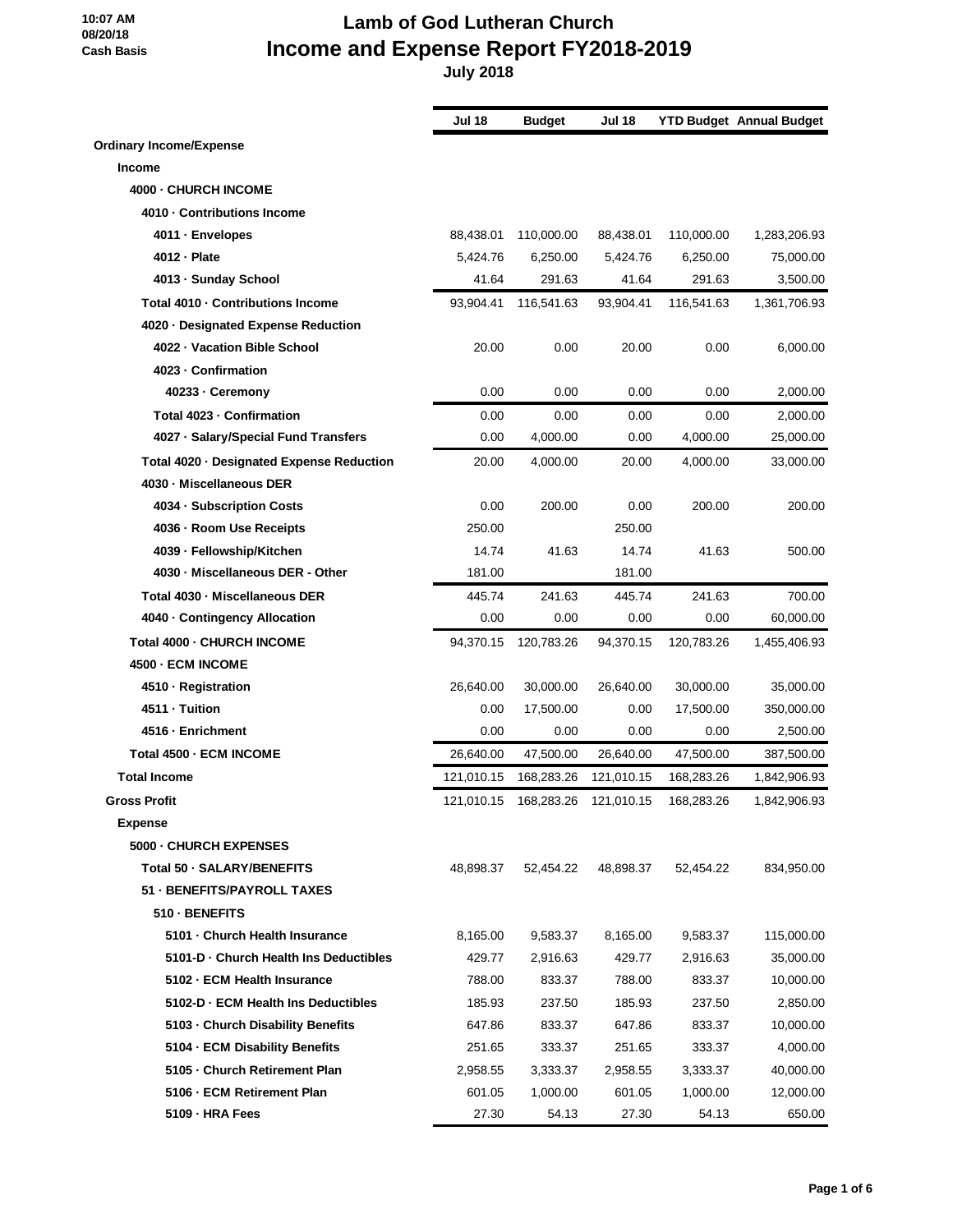# **Lamb of God Lutheran Church Income and Expense Report FY2018-2019**

|                                            | Jul 18   | <b>Budget</b> | <b>Jul 18</b> |          | <b>YTD Budget Annual Budget</b> |
|--------------------------------------------|----------|---------------|---------------|----------|---------------------------------|
| 551 - Pastoral Care & Staff Building       |          |               |               |          |                                 |
| 5511 · Staff Retreats                      | 0.00     | 0.00          | 0.00          | 0.00     | 500.00                          |
| 5512 - Leadership Building                 | 0.00     | 0.00          | 0.00          | 0.00     | 300.00                          |
| Total 551 - Pastoral Care & Staff Building | 0.00     | 0.00          | 0.00          | 0.00     | 800.00                          |
| <b>Total 55 - PASTORAL MINISTRY</b>        | 541.22   | 416.74        | 541.22        | 416.74   | 5,800.00                        |
| 56 - MUSIC MINISTRY                        |          |               |               |          |                                 |
| 560 - Sheet Music                          | 0.00     | 83.37         | 0.00          | 83.37    | 1,000.00                        |
| 561 - Copyrights & Licenses                | 0.00     | 0.00          | 0.00          | 0.00     | 1,200.00                        |
| 562 - Piano/Organ Maintenance              | 0.00     | 0.00          | 0.00          | 0.00     | 1,000.00                        |
| 563 - Choir Robe Maintenance               | 0.00     | 300.00        | 0.00          | 300.00   | 300.00                          |
| 564 - Music Dept Equipment                 |          |               |               |          |                                 |
| 5641 Dept Equipment Purchases              | 0.00     | 200.00        | 0.00          | 200.00   | 200.00                          |
| 5642 - Department Equip Maintenance        | 0.00     | 200.00        | 0.00          | 200.00   | 200.00                          |
| Total 564 - Music Dept Equipment           | 0.00     | 400.00        | 0.00          | 400.00   | 400.00                          |
| 565 - Music-Miscellaneous                  | 0.00     | 41.63         | 0.00          | 41.63    | 500.00                          |
| 567 - Dues/Subscriptions                   | 0.00     | 200.00        | 0.00          | 200.00   | 200.00                          |
| <b>Total 56 - MUSIC MINISTRY</b>           | 0.00     | 1,025.00      | 0.00          | 1,025.00 | 4,600.00                        |
| 67 - MULTI-MEDIA MINISTRY                  |          |               |               |          |                                 |
| 671 - Multi-Media Dept Equipment           | 0.00     | 250.00        | 0.00          | 250.00   | 250.00                          |
| 670 - Audio/Visual Equipment               | 0.00     | 500.00        | 0.00          | 500.00   | 500.00                          |
| 672 - Media Supplies/Tapes, CDs, etc       | 0.00     | 200.00        | 0.00          | 200.00   | 200.00                          |
| <b>Total 67 - MULTI-MEDIA MINISTRY</b>     | 0.00     | 950.00        | 0.00          | 950.00   | 950.00                          |
| 57 - ELDER MINISTRY                        |          |               |               |          |                                 |
| 570 - Junior Confirmation                  |          |               |               |          |                                 |
| 5701 - Confirmation Materials              | 0.00     | 0.00          | 0.00          | 0.00     | 200.00                          |
| 5703 - Confirmation Ceremony               | 0.00     | 0.00          | 0.00          | 0.00     | 2,000.00                        |
| Total 570 - Junior Confirmation            | 0.00     | 0.00          | 0.00          | 0.00     | 2,200.00                        |
| Total 57 - ELDER MINISTRY                  | 0.00     | 0.00          | 0.00          | 0.00     | 2.200.00                        |
| <b>68 - CARE MINISTRY</b>                  |          |               |               |          |                                 |
| 6801 - Stephen Ministries                  | 0.00     | 0.00          | 0.00          | 0.00     | 500.00                          |
| 6807 · Journey Through Grief               | 0.00     | 100.00        | 0.00          | 100.00   | 100.00                          |
| <b>Total 68 - CARE MINISTRY</b>            | 0.00     | 100.00        | 0.00          | 100.00   | 600.00                          |
| 58 - OUTREACH MINISTRY                     |          |               |               |          |                                 |
| 580 - MISSIONS                             |          |               |               |          |                                 |
| 5801 - Texas Dist Monthly Mission          | 6,741.47 | 6,741.46      | 6,741.47      | 6,741.46 | 80,897.63                       |
| 5803 - Texas Circuit Mission               |          |               |               |          |                                 |
| 58032 - The Station                        | 1,078.64 | 1,078.58      | 1,078.64      | 1,078.58 | 12,943.62                       |
| Total 5803 - Texas Circuit Mission         | 1,078.64 | 1,078.58      | 1,078.64      | 1,078.58 | 12,943.62                       |
| 58011 - Lutheran Bible Translators         |          |               |               |          |                                 |
| 580111 - LBT/David Federwitz               | 0.00     | 269.65        | 0.00          | 269.65   | 3,235.91                        |
| 580114 - LBT/Paul Federwitz                | 269.66   | 269.65        | 269.66        | 269.65   | 3,235.91                        |
| Total 58011 - Lutheran Bible Translators   | 269.66   | 539.30        | 269.66        | 539.30   | 6,471.82                        |
| 58014 - Christian Community Action         | 808.98   | 808.94        | 808.98        | 808.94   | 9,707.72                        |
| 58016 - UPBring/LSSS                       | 539.32   | 539.29        | 539.32        | 539.29   | 6,471.81                        |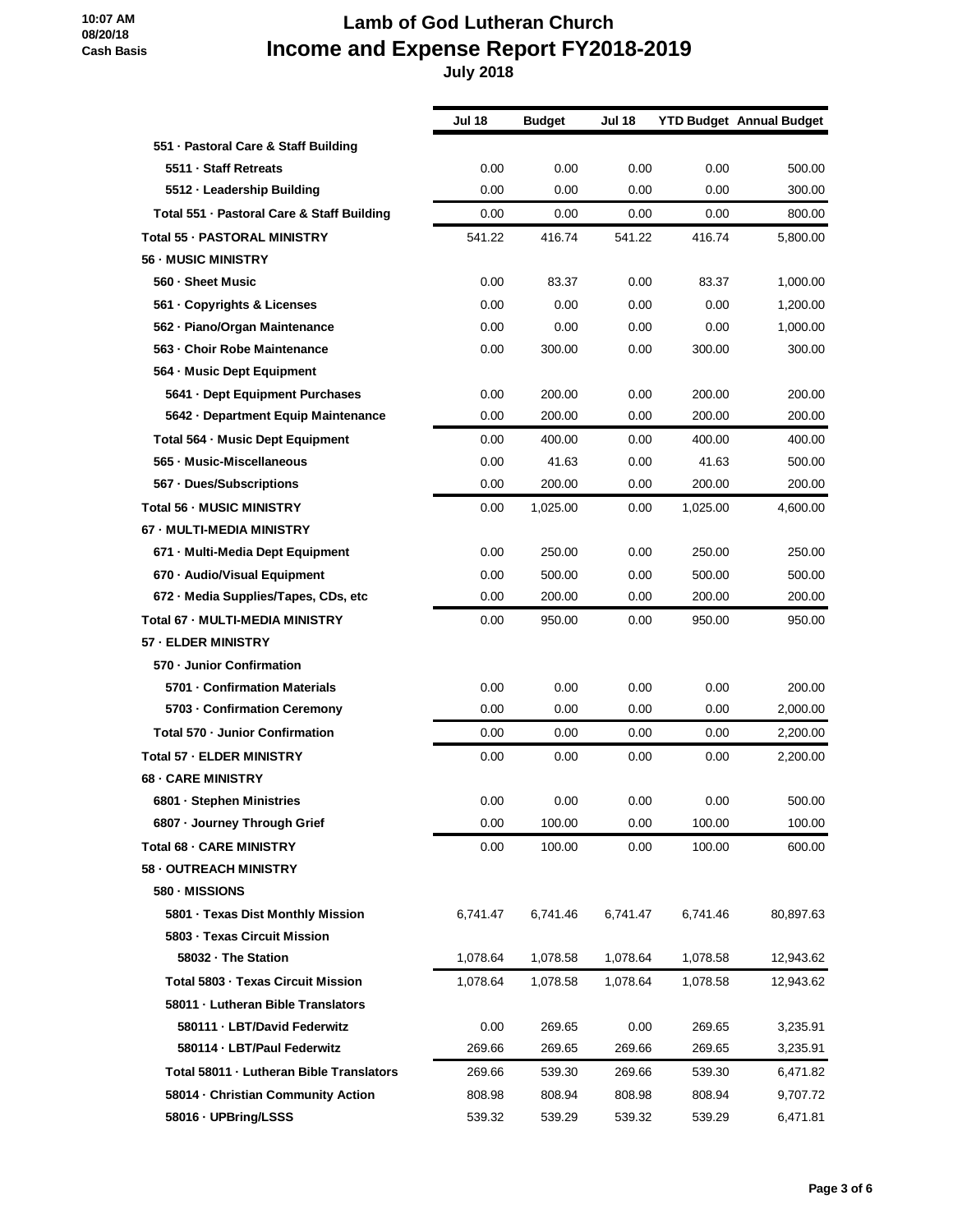# **Lamb of God Lutheran Church Income and Expense Report FY2018-2019**

|                                         | <b>Jul 18</b> | <b>Budget</b> | Jul 18    |           | <b>YTD Budget Annual Budget</b> |
|-----------------------------------------|---------------|---------------|-----------|-----------|---------------------------------|
| 58018 - University Lutheran Church-Aust | 269.66        | 269.65        | 269.66    | 269.65    | 3,235.91                        |
| 58019 · Journey To Dream                | 539.32        | 539.29        | 539.32    | 539.29    | 6,471.81                        |
| 58020 - Mission of Christ Network       |               |               |           |           |                                 |
| 580201 - Jon Braun                      | 431.45        | 431.50        | 431.45    | 431.50    | 5,177.45                        |
| 580202 - lanthe Scheiwe                 | 431.45        | 431.50        | 431.45    | 431.50    | 5,177.45                        |
| 580203 · Terry & Christy Cooper         | 431.45        | 431.50        | 431.45    | 431.50    | 5,177.45                        |
| Total 58020 - Mission of Christ Network | 1.294.35      | 1,294.50      | 1,294.35  | 1,294.50  | 15,532.35                       |
| 58021 - Intentional New Local Missions  | 0.00          | 608.77        | 0.00      | 608.77    | 7,305.68                        |
| 58022 Grace Like Rain Ministries        | 409.88        | 409.90        | 409.88    | 409.90    | 4,918.58                        |
| Total 580 - MISSIONS                    | 11,951.28     | 12,829.68     | 11,951.28 | 12,829.68 | 153,956.93                      |
| 582 - Outreach & Assimilation           |               |               |           |           |                                 |
| 5821 - Outreach Program                 |               |               |           |           |                                 |
| 58218 · Dwelling 114 w/Pastor G Finke   | 0.00          | 0.00          | 0.00      | 0.00      | 5,000.00                        |
| Total 5821 - Outreach Program           | 0.00          | 0.00          | 0.00      | 0.00      | 5,000.00                        |
| 5823 - Newspaper Advertising            | 0.00          | 0.00          | 0.00      | 0.00      | 500.00                          |
| 5825 - Miscellaneous Advertising        | 225.00        | 400.00        | 225.00    | 400.00    | 400.00                          |
| Total 582 - Outreach & Assimilation     | 225.00        | 400.00        | 225.00    | 400.00    | 5,900.00                        |
| <b>Total 58 - OUTREACH MINISTRY</b>     | 12,176.28     | 13,229.68     | 12,176.28 | 13,229.68 | 159,856.93                      |
| 60 - EARLY CHILDHOOD MINISTRY           |               |               |           |           |                                 |
| $600 - Fees$                            |               |               |           |           |                                 |
| 6001 - Professional Fees                | 0.00          | 0.00          | 0.00      | 0.00      | 500.00                          |
| 6002 · Synodical Expenses               | 1,173.76      | 0.00          | 1,173.76  | 0.00      | 2,000.00                        |
| 6003 - City/State Licensing Fees        | 0.00          | 0.00          | 0.00      | 0.00      | 500.00                          |
| 6004 - Consultant Fees                  | 0.00          | 0.00          | 0.00      | 0.00      | 1,500.00                        |
| Total 600 - Fees                        | 1,173.76      | 0.00          | 1,173.76  | 0.00      | 4,500.00                        |
| 601 - Supplies                          |               |               |           |           |                                 |
| 6011 - Classroom supplies               | 240.41        | 500.00        | 240.41    | 500.00    | 6,000.00                        |
| 6013 - Subscriptions                    | 0.00          | 0.00          | 0.00      | 0.00      | 150.00                          |
| Total 601 - Supplies                    | 240.41        | 500.00        | 240.41    | 500.00    | 6,150.00                        |
| 603 - Miscellaneous ECM Expenses        |               |               |           |           |                                 |
| 6031 - Preschool Specific Advertising   | 325.00        | 0.00          | 325.00    | 0.00      | 1,000.00                        |
| 6032 - MOPS                             | 0.00          | 600.00        | 0.00      | 600.00    | 600.00                          |
| 6033 - Miscellaneous Expenses           | 181.05        | 833.37        | 181.05    | 833.37    | 1,750.00                        |
| Total 603 - Miscellaneous ECM Expenses  | 506.05        | 1,433.37      | 506.05    | 1,433.37  | 3,350.00                        |
| 604 - Creation Center Maintenance       | 548.36        | 208.37        | 548.36    | 208.37    | 2,500.00                        |
| Total 60 - EARLY CHILDHOOD MINISTRY     | 2,468.58      | 2,141.74      | 2,468.58  | 2,141.74  | 16,500.00                       |
| <b>61 - CHILDREN'S MINISTRY</b>         |               |               |           |           |                                 |
| 610 - Resource Materials                | 95.90         | 0.00          | 95.90     | 0.00      | 500.00                          |
| 611 - Activities/Supplies               | 209.55        | 0.00          | 209.55    | 0.00      | 750.00                          |
| 612 - Sunday School                     | 439.99        | 0.00          | 439.99    | 0.00      | 1,500.00                        |
| 614 - LOG Jam                           | 0.00          | 0.00          | 0.00      | 0.00      | 250.00                          |
| 615 - Christmas Program                 | 0.00          | 0.00          | 0.00      | 0.00      | 400.00                          |
| 616 - Easter Celebration                | 0.00          | 0.00          | 0.00      | 0.00      | 200.00                          |
| 617 - Vacation Bible School             | 558.71        | 0.00          | 558.71    | 0.00      | 3,000.00                        |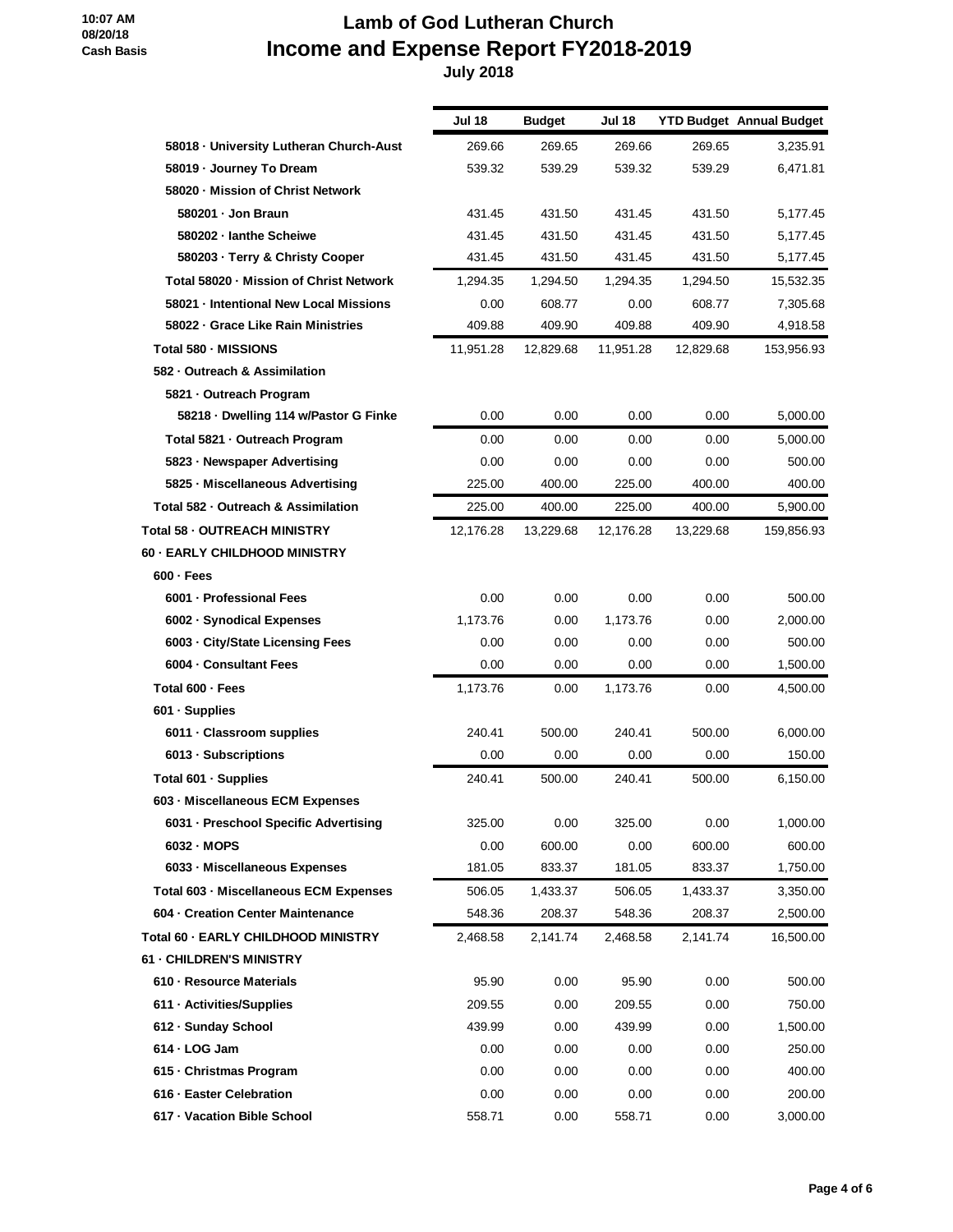# **Lamb of God Lutheran Church Income and Expense Report FY2018-2019**

|                                           | <b>Jul 18</b> | <b>Budget</b> | Jul 18   |          | <b>YTD Budget Annual Budget</b> |
|-------------------------------------------|---------------|---------------|----------|----------|---------------------------------|
| 618 - Local Missions Week                 | 0.00          | 0.00          | 0.00     | 0.00     | 500.00                          |
| <b>Total 61 - CHILDREN'S MINISTRY</b>     | 1,304.15      | 0.00          | 1,304.15 | 0.00     | 7,100.00                        |
| <b>62 - YOUTH MINISTRY</b>                |               |               |          |          |                                 |
| 620 - Activities/Supplies                 | 0.00          | 0.00          | 0.00     | 0.00     | 300.00                          |
| 621 - Bible Study Materials               | 0.00          | 0.00          | 0.00     | 0.00     | 300.00                          |
| 622 - Youth Sponsors                      | 0.00          | 0.00          | 0.00     | 0.00     | 300.00                          |
| 623 - College Ministry                    | 0.00          | 0.00          | 0.00     | 0.00     | 400.00                          |
| 624 - Small Groups                        | 0.00          | 0.00          | 0.00     | 0.00     | 500.00                          |
| 625 - Youth Groups                        |               |               |          |          |                                 |
| 6251 - Sr High Mission/Domestic/GlryBd    | 0.00          | 0.00          | 0.00     | 0.00     | 7,500.00                        |
| 6253 - Junior High Mission Trips          | 0.00          | 0.00          | 0.00     | 0.00     | 7,500.00                        |
| Total 625 - Youth Groups                  | 0.00          | 0.00          | 0.00     | 0.00     | 15,000.00                       |
| 626 - Family Ministry                     |               |               |          |          |                                 |
| 6261 - Family Ministry & Spring Event     | 0.00          |               | 0.00     |          | 500.00                          |
| Total 626 - Family Ministry               | 0.00          |               | 0.00     |          | 500.00                          |
| 627 - Youth Development Team              | 0.00          | 0.00          | 0.00     | 0.00     | 500.00                          |
| <b>Total 62 - YOUTH MINISTRY</b>          | 0.00          | 0.00          | 0.00     | 0.00     | 17,800.00                       |
| <b>63 - FELLOWSHIP MINISTRY</b>           |               |               |          |          |                                 |
| 633 - Kitchen & Fellowship Hall Supls     | 0.00          | 333.37        | 0.00     | 333.37   | 4,000.00                        |
| <b>Total 63 - FELLOWSHIP MINISTRY</b>     | 0.00          | 333.37        | 0.00     | 333.37   | 4,000.00                        |
| <b>64 - SERVANTHOOD MINISTRY</b>          |               |               |          |          |                                 |
| 640 · Assimilation                        | 0.00          | 250.00        | 0.00     | 250.00   | 250.00                          |
| 641 - Offering Envelopes                  | 0.00          | 0.00          | 0.00     | 0.00     | 1,000.00                        |
| 643 - Ministry Fair                       | 0.00          | 0.00          | 0.00     | 0.00     | 400.00                          |
| Total 64 - SERVANTHOOD MINISTRY           | 0.00          | 250.00        | 0.00     | 250.00   | 1,650.00                        |
| <b>65 - FACILITIES/FINANCE MINISTRIES</b> |               |               |          |          |                                 |
| 650 - ADMINISTRATIVE                      |               |               |          |          |                                 |
| 6502 - Office Equipment Leases            | 962.41        | 833.37        | 962.41   | 833.37   | 10,000.00                       |
| 6503 Office Equipment Copy Chgs           | 178.21        | 583.37        | 178.21   | 583.37   | 7,000.00                        |
| 6505 · Office Supplies                    | 256.36        | 666.63        | 256.36   | 666.63   | 8,000.00                        |
| 6506 · Postage                            | 0.00          | 208.37        | 0.00     | 208.37   | 2,500.00                        |
| 6508 - Bank Charges/Online Fees           |               |               |          |          |                                 |
| 65081 Bank Service Charges                | 0.00          | 100.00        | 0.00     | 100.00   | 100.00                          |
| 65082 - Credit Card Fees                  | 127.86        | 166.63        | 127.86   | 166.63   | 2,000.00                        |
| Total 6508 - Bank Charges/Online Fees     | 127.86        | 266.63        | 127.86   | 266.63   | 2,100.00                        |
| 6509 - Miscellaneous Administrative       | 0.00          | 166.63        | 0.00     | 166.63   | 2,000.00                        |
| Total 650 - ADMINISTRATIVE                | 1,524.84      | 2,725.00      | 1,524.84 | 2,725.00 | 31,600.00                       |
| 651 - IT SUPPORT & EQUIPMENT              |               |               |          |          |                                 |
| 6511 - Internet Service                   | 140.00        | 166.63        | 140.00   | 166.63   | 2,000.00                        |
| 6512 - IT Contractor Services             | 1,643.00      | 2,083.37      | 1,643.00 | 2,083.37 | 25,000.00                       |
| 6513 - Software purchases & support       | 510.00        | 500.00        | 510.00   | 500.00   | 6,000.00                        |
| 6514 - Computer Equipment Purchases       | 0.00          | 0.00          | 0.00     | 0.00     | 3,000.00                        |
| 6515 - Computer supplies & maintenance    | 0.00          | 41.63         | 0.00     | 41.63    | 500.00                          |
| 6516 - Website Development & Maint        | 1,003.00      | 500.00        | 1,003.00 | 500.00   | 6,000.00                        |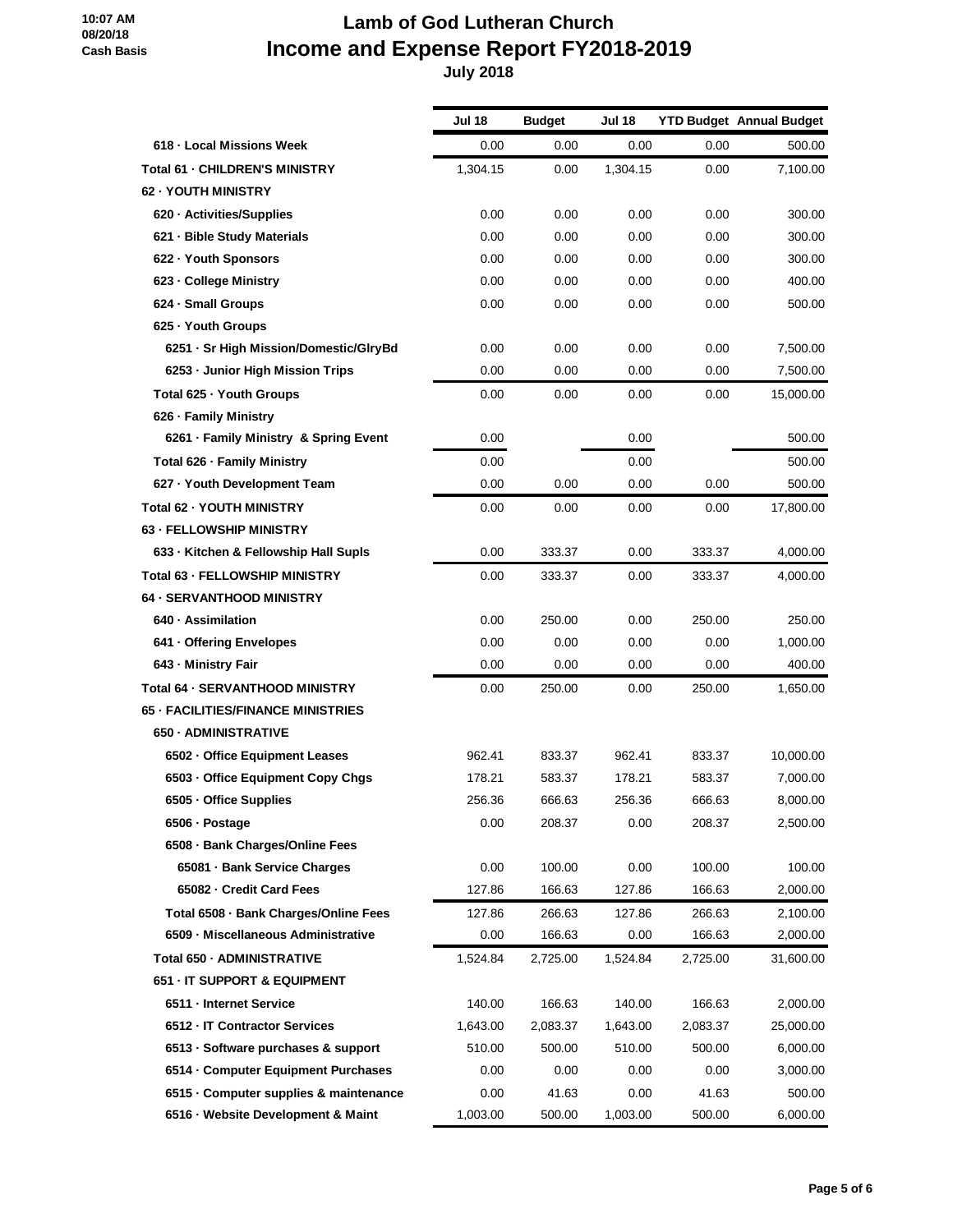# **Lamb of God Lutheran Church Income and Expense Report FY2018-2019**

|                                                | <b>Jul 18</b> | <b>Budget</b> | <b>Jul 18</b> |            | <b>YTD Budget Annual Budget</b> |
|------------------------------------------------|---------------|---------------|---------------|------------|---------------------------------|
| Total 651 - IT SUPPORT & EQUIPMENT             | 3,296.00      | 3,291.63      | 3,296.00      | 3,291.63   | 42,500.00                       |
| <b>652 - INSURANCE &amp; MAINTENANCE</b>       |               |               |               |            |                                 |
| 6521 · Property & Liability Insurance          | 0.00          | 0.00          | 0.00          | 0.00       | 40,000.00                       |
| 6522 - Bldg Maint & Repair                     | 328.68        | 2,083.37      | 328.68        | 2,083.37   | 25,000.00                       |
| 6523 - Grounds Maint & Repair                  | 0.00          | 250.00        | 0.00          | 250.00     | 3,000.00                        |
| 6524 · B & G Equipment Maint & Repair          | 986.75        | 250.00        | 986.75        | 250.00     | 3,000.00                        |
| 6525 - Janitorial Supplies                     | 195.33        | 833.37        | 195.33        | 833.37     | 10,000.00                       |
| <b>Total 652 - INSURANCE &amp; MAINTENANCE</b> | 1,510.76      | 3,416.74      | 1,510.76      | 3,416.74   | 81,000.00                       |
| <b>653 - ANNUAL BUILDING EXPENSES</b>          |               |               |               |            |                                 |
| 6531 - Fire/Security-Monitoring                | 90.00         | 166.63        | 90.00         | 166.63     | 2,000.00                        |
| 6532 · Fire/Security-Inspections               | 0.00          | 2,500.00      | 0.00          | 2,500.00   | 2,500.00                        |
| 6533 - Gas Inspection                          | 0.00          | 0.00          | 0.00          | 0.00       | 500.00                          |
| 6534 · Sprinklers Inspection                   | 0.00          | 0.00          | 0.00          | 0.00       | 1,000.00                        |
| 6535 - Fire Extinguishers Inspection           | 0.00          | 100.00        | 0.00          | 100.00     | 100.00                          |
| 6537 - Elevator Inspection                     | 0.00          | 0.00          | 0.00          | 0.00       | 4,500.00                        |
| 6538 - Kitchen Hood Inspection                 | 0.00          | 0.00          | 0.00          | 0.00       | 500.00                          |
| Total 653 - ANNUAL BUILDING EXPENSES           | 90.00         | 2,766.63      | 90.00         | 2,766.63   | 11,100.00                       |
| 654 - UTILITIES                                |               |               |               |            |                                 |
| 6541 - Electric                                | 3,610.00      | 4,166.63      | 3,610.00      | 4,166.63   | 50,000.00                       |
| 6542 - Water                                   | 1,106.75      | 1,083.37      | 1,106.75      | 1,083.37   | 13,000.00                       |
| 6543 - Gas                                     | 0.00          | 100.00        | 0.00          | 100.00     | 5,000.00                        |
| 6544 - Waste Removal                           | 176.28        | 208.37        | 176.28        | 208.37     | 2,500.00                        |
| 6545 · Telephone Line Charges                  | 469.60        | 500.00        | 469.60        | 500.00     | 6,000.00                        |
| 6546 - Staff Cell Phone Expenses               | 150.00        | 250.00        | 150.00        | 250.00     | 3,000.00                        |
| Total 654 - UTILITIES                          | 5,512.63      | 6,308.37      | 5,512.63      | 6,308.37   | 79,500.00                       |
| 655 - MAJOR/MINOR EXPENDITURES                 |               |               |               |            |                                 |
| 6552 - Major Expenditures/Over \$500           |               |               |               |            |                                 |
| 65521 - Media Equipment                        | 0.00          |               | 0.00          |            | 5,000.00                        |
| Total 6552 - Major Expenditures/Over \$500     | 0.00          |               | 0.00          |            | 5,000.00                        |
| Total 655 - MAJOR/MINOR EXPENDITURES           | 0.00          |               | 0.00          |            | 5,000.00                        |
| <b>656 - LOANS &amp; INTEREST</b>              |               |               |               |            |                                 |
| 6561 - LCEF Mortgage                           |               |               |               |            |                                 |
| 65611 - LCEF Mortgage Principal                | 18,900.02     | 18,916.63     | 18,900.02     | 18,916.63  | 227,000.00                      |
| Total 6561 - LCEF Mortgage                     | 18,900.02     | 18,916.63     | 18,900.02     | 18,916.63  | 227,000.00                      |
| Total 656 - LOANS & INTEREST                   | 18,900.02     | 18,916.63     | 18,900.02     | 18,916.63  | 227,000.00                      |
| Total 65 - FACILITIES/FINANCE MINISTRIES       | 30,834.25     | 37,425.00     | 30,834.25     | 37,425.00  | 477,700.00                      |
| 66 - CMC MINISTRY                              |               |               |               |            |                                 |
| 660 - Lutheran Witness Subscriptions           | 0.00          |               | 0.00          |            | 200.00                          |
| 661 - Portals of Prayer Subscriptions          | 0.00          |               | 0.00          |            | 1,000.00                        |
| 663 - Synodical Expenses                       | 0.00          |               | 0.00          |            | 2,000.00                        |
| <b>Total 66 - CMC MINISTRY</b>                 | 0.00          |               | 0.00          |            | 3,200.00                        |
| Total 5000 - CHURCH EXPENSES                   | 113,561.73    | 134,284.23    | 113,561.73    | 134,284.23 | 1,842,906.93                    |
| <b>Total Expense</b>                           | 113,561.73    | 134,284.23    | 113,561.73    | 134,284.23 | 1,842,906.93                    |
| <b>Net Ordinary Income</b>                     | 7,448.42      | 33,999.03     | 7,448.42      | 33,999.03  | 0.00                            |
| Net Income                                     | 7,448.42      | 33,999.03     | 7,448.42      | 33,999.03  | 0.00                            |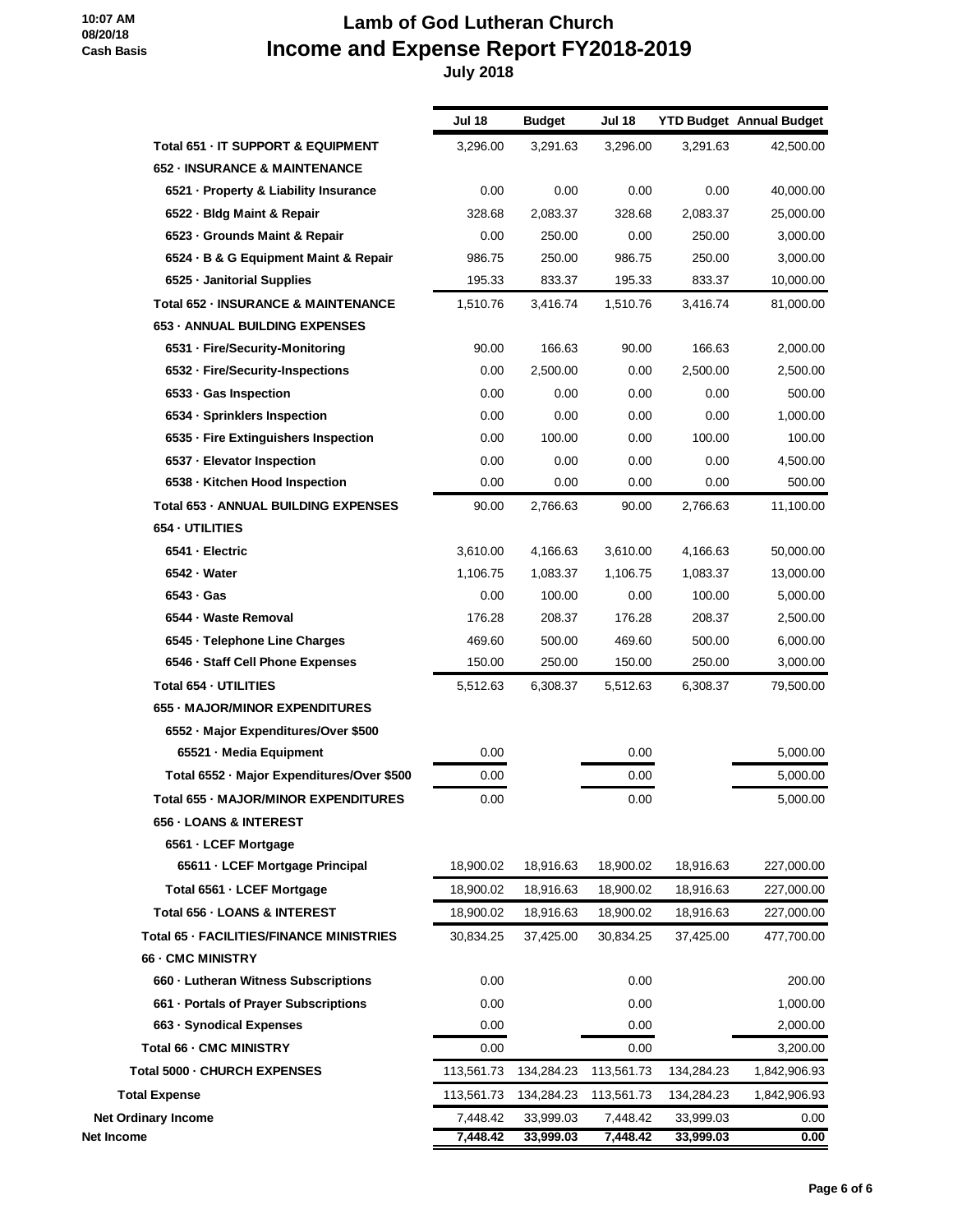Elder Report to CMC August 20, 2018 Bob Pangrac, Head Elder

Pastors' Report: Pastor Settle - - We will utilize Divine Service 4 at the 8:00 Services in August - Liturgy from the Getty's "In Christ Alone" will be utilized at the 10:30 AM Services in August - September 9 is the Mission Fair - Any thoughts on Celebrate Recovery Service? Feedback to Pastor has been positive - Any feedback on Combined Service at 9:00 AM and Bible Study on July 29? - Mark Payne and Pastor will be in STL for class 8/20 to 8/24 - September 9th is Rally Sunday, (Mission Fair). We need to recruit Ushers. - Pastor made many great connections and has become very active in the FM Chamber of Commerce - Planning on 6 to 7 Adult Bible Studies in the Fall (Not for public announcement yet)

Pastor Waiser – Pastor passed out the 2018-2019 Youth Big Events calendar. Walt talked to Hanna about switching men's retreat from end of April to the first weekend in May and changing confirmation to the end of April (swapping dates). Walt will continue to look into this. At Large Elders Reports

CHL Report/Discussion – Rick Pfeil – Walt talked to the board about the meeting CHL meeting. There were approx. 13 people at this meeting. They tried to let each other know who has a LTC. Brian Thane heads up this group. We will be installing new camera's in the building. Brian talked with the group about how do you manage getting people out of the church in case of a shooting event. If anyone is interested in attending the next meeting contact Brian Thane. Remember the church does not support open carry in the building. There are cards stating out stance in the Usher closet.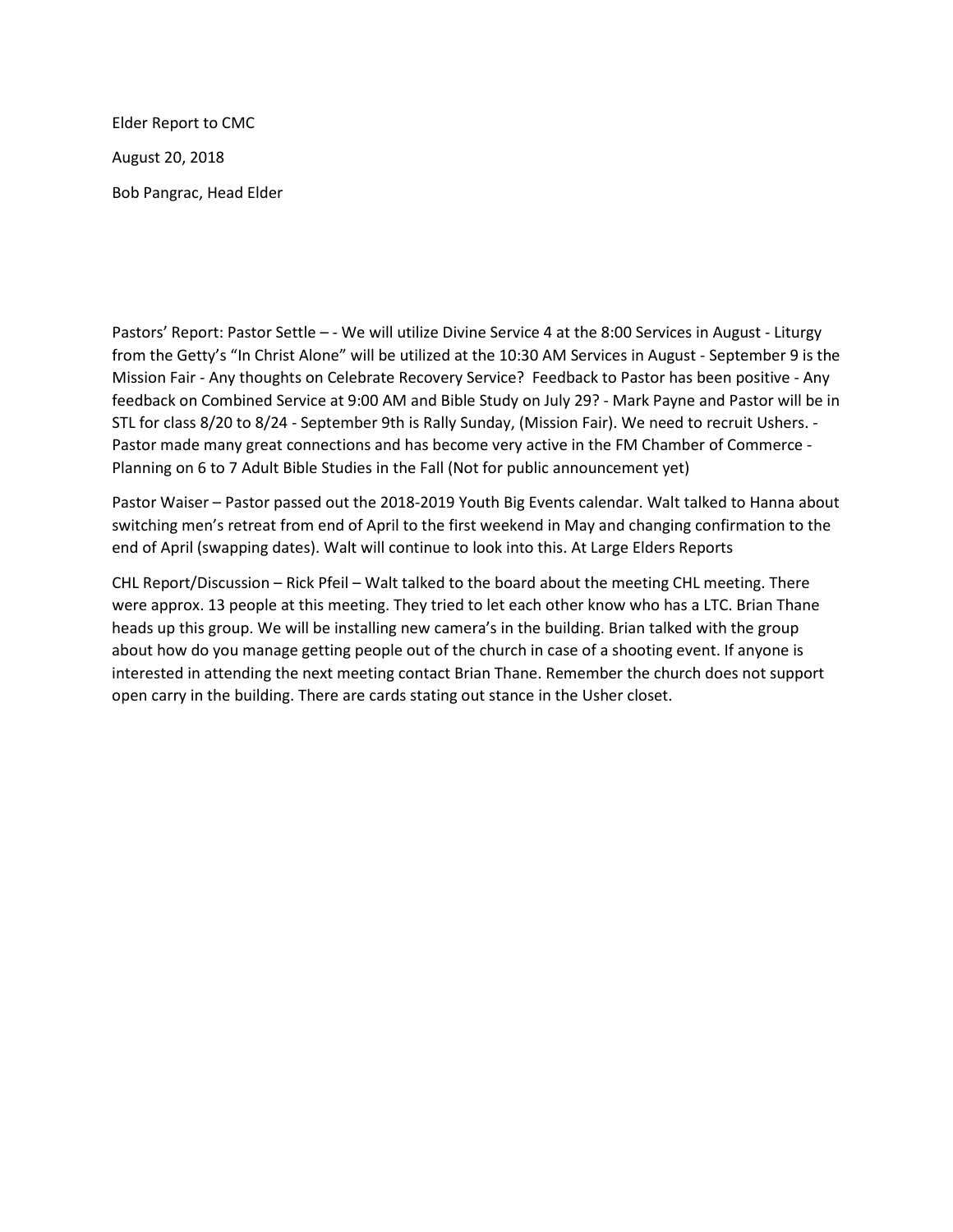# Children's Ministry Report

## July/August 2018

## **LOG's Children's Ministry mission is to equip families to grow in their relationship with Jesus Christ.**

#### • **Children's Ministry Intern-Emily Hill**

- o EMILY is getting settled in and working hard on Children's Ministry
- o Trevor Nobis is off to Austin to pursue his degree in Christian Education
- **Summer Sunday School/Generational Sunday school: Fruit of the Spirit** 
	- o Various Ministry Leaders leading each week
	- o Continues through September 2 in Fellowship Hall
	- o Intergenerational---ALL welcome (babies to seniors)

#### • **Summer Projects**

- o Clean/Organize Children's Ministry storage (moved to Children's Ministry Center)
- o Clean/Organize Sunday school rooms & Childcare rooms
- o Plan 2017-2018 Children's Ministry Calendar (see attached)

#### • **Fall 2018-Spring 2019 Sunday School**

- o Upgrading curriculum to DIG IN
- o Recruiting Teachers
- o Teacher Training: Sunday, August 26, 12-2pm

#### • **Parent Meeting**

o Wednesday, August 29, 6pm

### • **LOG JAM**

- o Theme: The Parables
- o Starts September 12
- o Syncs with Youth Ministry
- o Starts in Youth Center at 6pm, then moves to Children's Ministry Center, ends at 7:30pm

#### • **Childcare Ministry**

- o Need staffing!
- o Survey to Congregation
- o Surveying area churches
- o Checking current policies and procedures

#### **Upcoming Events:**

- August 26: Family Mission project in Sunday school
- August 26: Sunday school Teacher Training
- August 29: Parent Meeting
- **September 9: FALL RALLY DAY**
- September 12: LOG JAM starts
- September 16: Fall Sunday school classes begin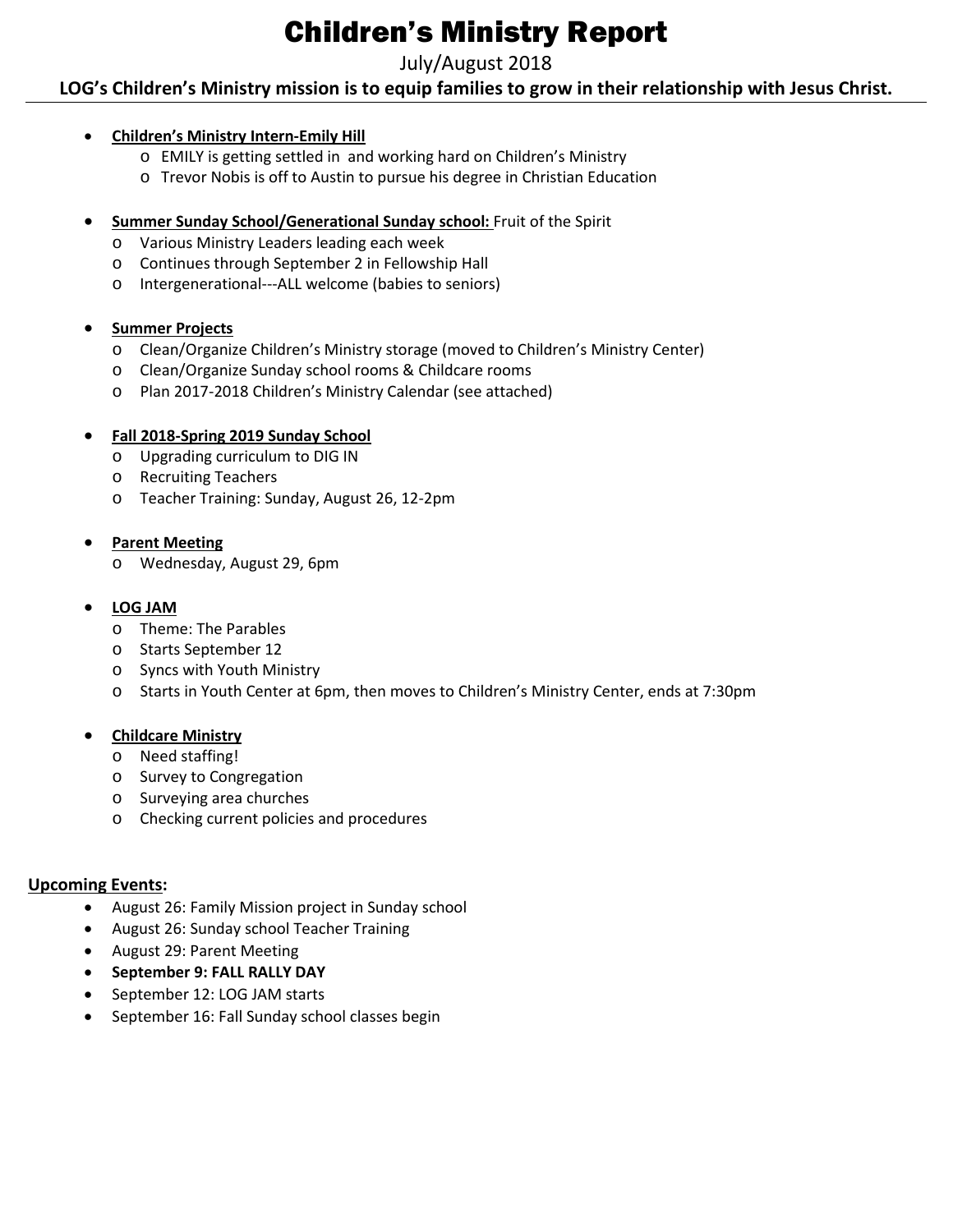## **Youth Ministry Update – August 2018**

## **Key Initiatives**

- Revitalizing Youth Ministry Board
- Adult Volunteers Recruiting to support Mission Trips and Events
- Fundraising Development
- Mission Trip Planning
- Youth Events Promotion and Planning
- Communication Strategies

### **Upcoming Major Events:**

- Youth Ministry Board Fall Kick-off Meeting 8/26
- Confirmation Parent Orientation Meeting 8/29
- Rally Day 9/9
- Confirmation Starts 9/12
- LOG Families: Screen War Special Event 9/16
- Middle School Confirmation Retreat, Briarwood 9-21 9/23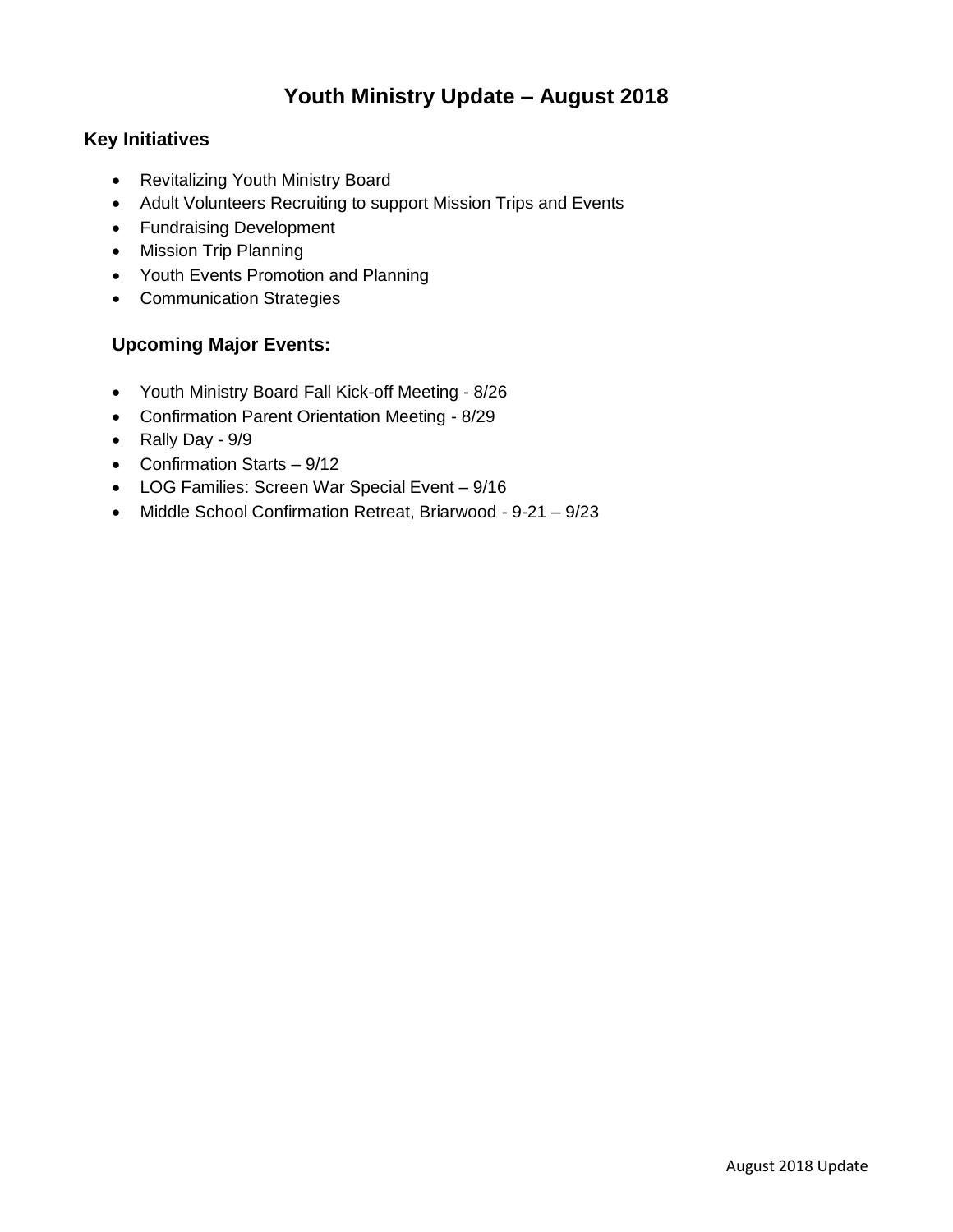# Music Ministry Report

August 2018

- 1. Jam with the Band-Thursday, August 23 6:00pm-8:00pm An open invitation for anyone who would like to serve in Blended or Contemporary Worship
- 2. Chancel Choir Retreat-Saturday, August 25 9:00am-12:00pm Annual gathering of choir members to rehearse music for the fall and Christmas
- 3. Voices of Flower Mound Community Choir I am working with Voices of Flower Mound to explore the possibilities of their choir rehearsing and performing their concerts at Lamb of God. They have approximately 50 members in the choir and have 450-500 people attend their concerts.

Faithfully Submitted,

Stephanie Poyner, Director of Parish Music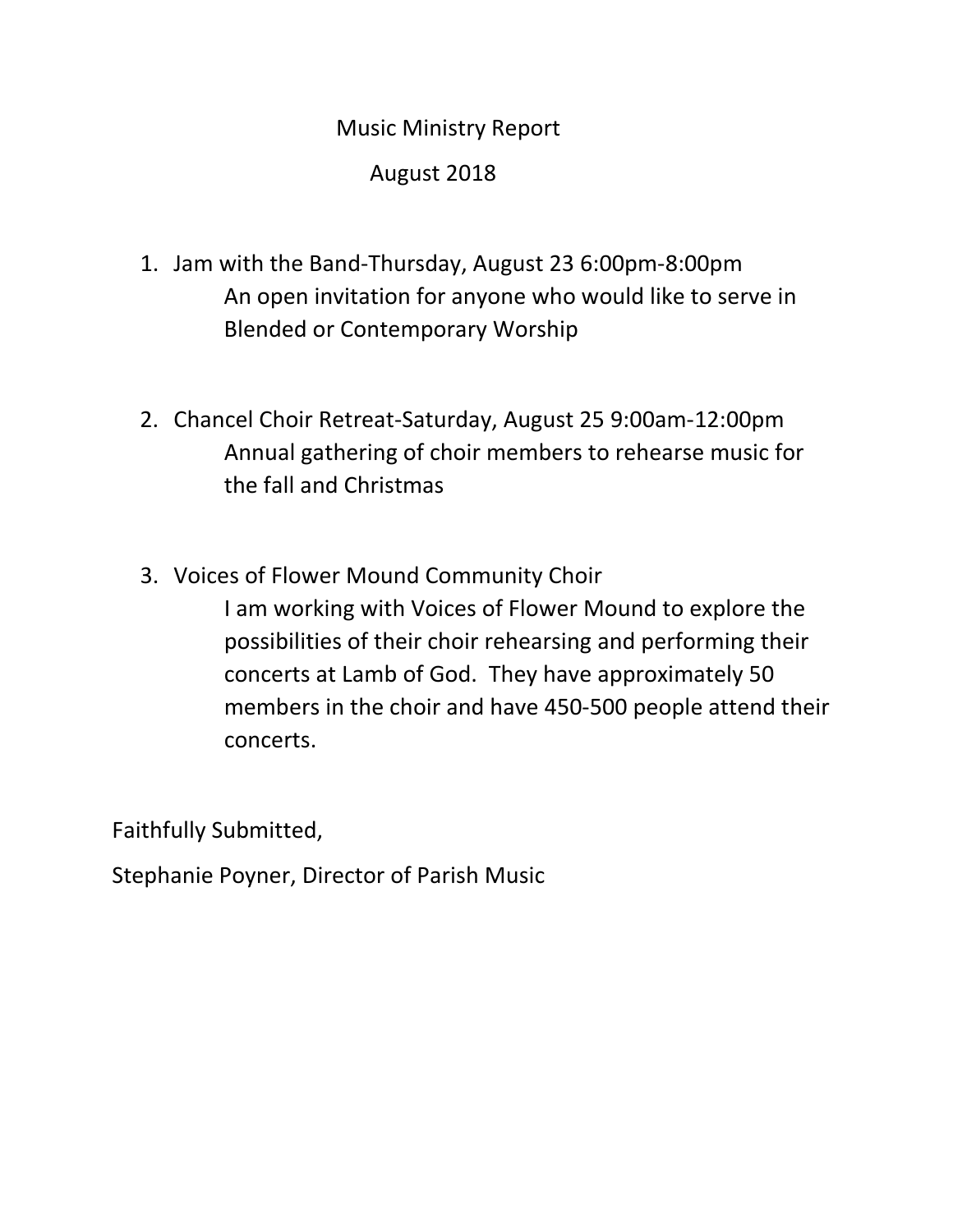## Adult Education Ministry Report

### August 2018

- Wrapping up Summer Bible Class schedule.
	- o Multi-Generational course
	- o Bill Sczepanski's: A study of the life C.S. Lewis vs. Sigmund Freud
- Several Bible Studies will be offered beginning this fall. Details to come
- Looking for a volunteer to help coordinate our Small Group Bible Classes
- Looking for a volunteer to assist in the transition of the Church Library to a Resource Center. The vision would be that this resource center is geared to bible studies and resources designed to support personal/small group bible studies.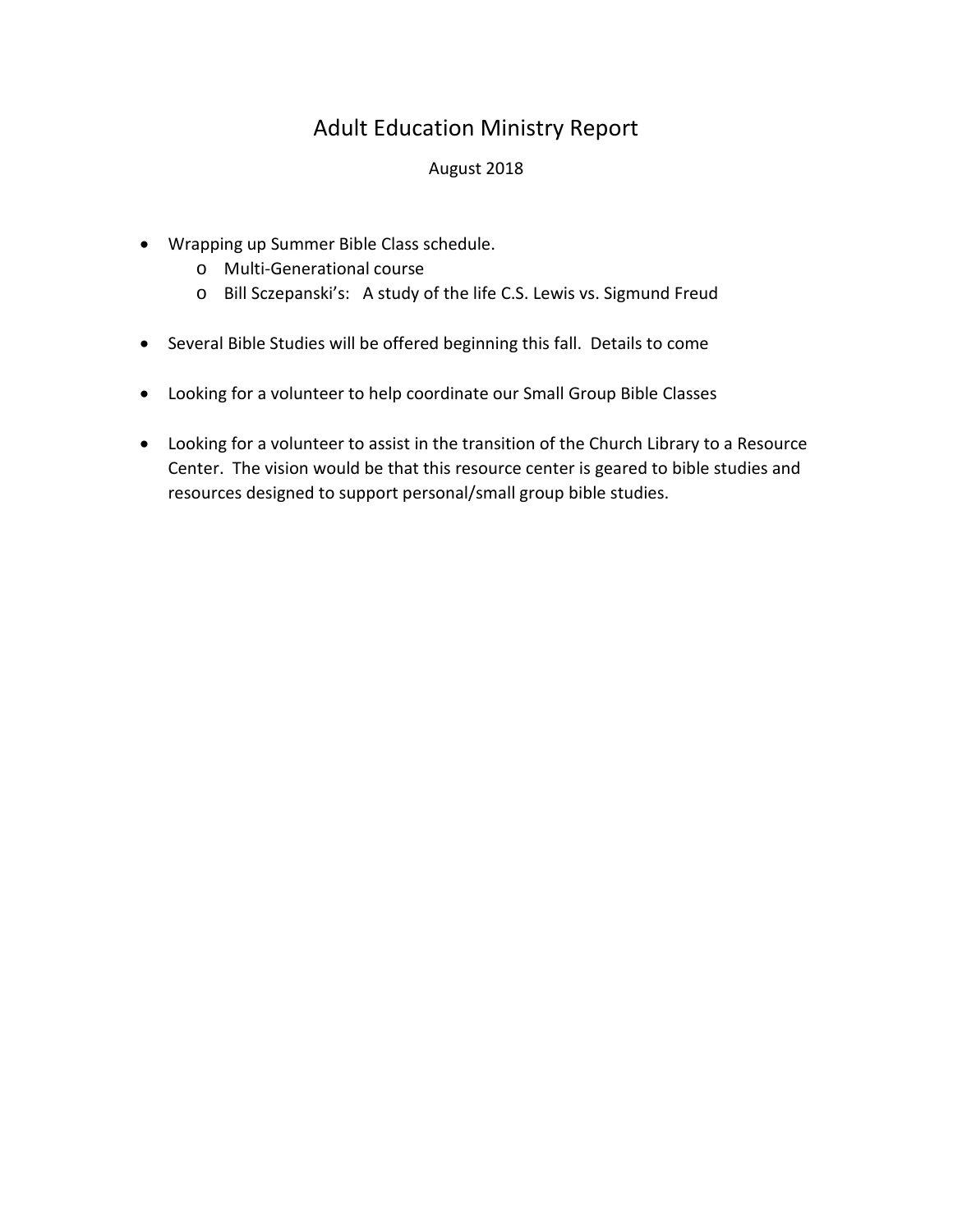# **Outreach Report**

# Aug 20, 2018

- Met with Brandy, the Rockpointe outreach leader and discussed
	- o Methods of involving congregation
		- **Provide continuing opportunities in different areas**
	- o what works for Rockpointe,
		- Constant and recurring communication
		- Follow up calling
	- o Opportunities for joint outreach events
		- Next Feed the Hunger event in fall.
- Meeting with Hannah in September to discuss outreach and joint youth and congregational mission weekend in February "Local Mission Weekend".
	- Contacted 3 local charities seeking opportunities to serve on mission weekend
- Met with Dawn and set up Outreach section of new LOG website
- Forwarding newsletters from our missionaries to Dawn to include on website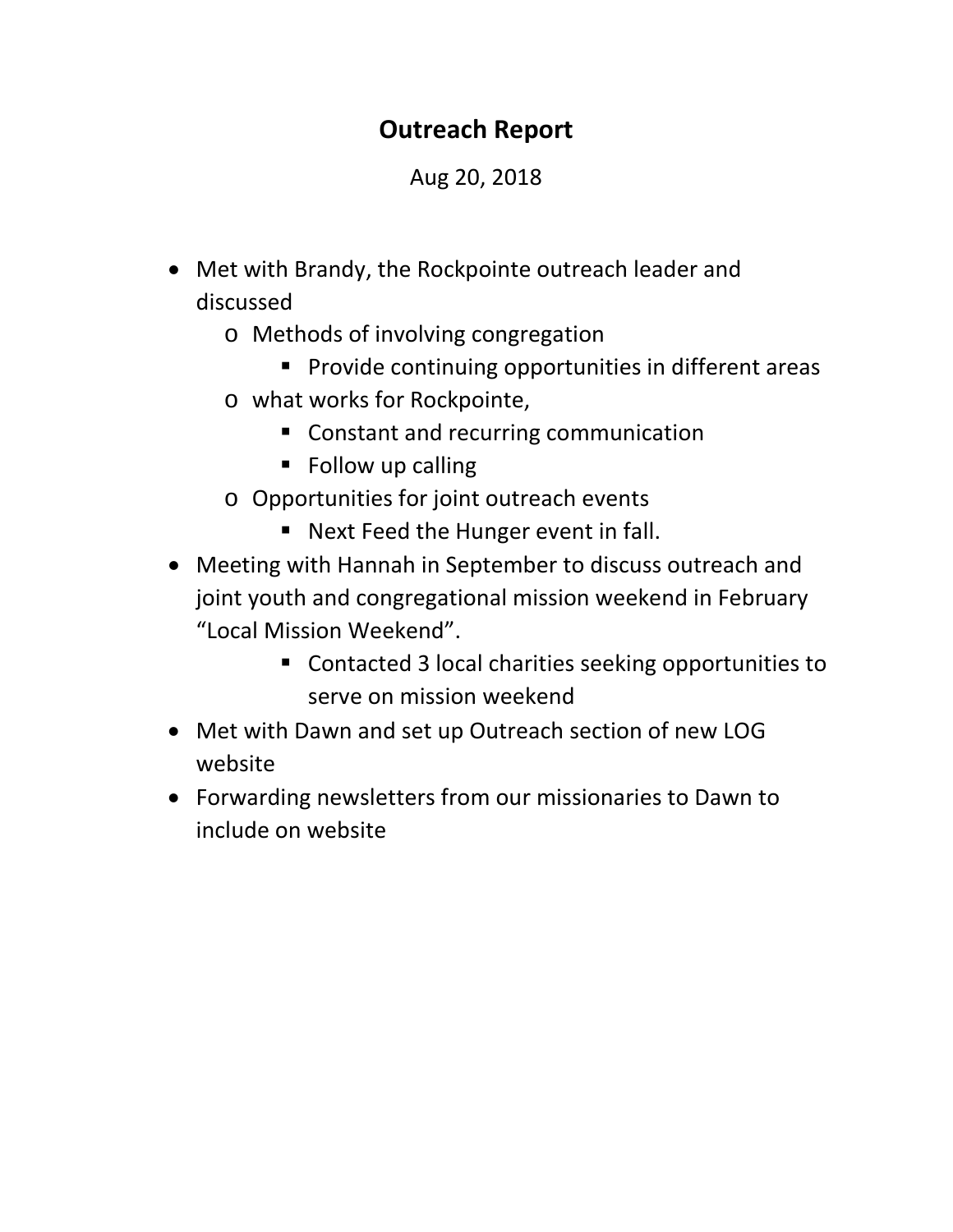## **Fellowship Report for August 2018**



Our goal is to demonstrate Christ's love through fellowship and hospitality. To provide a welcoming and friendly environment for our members and the community to gather in fellowship in support of the mission of Lamb of God.

## **Committee Meeting Report – August 20, 2018**

- Mission Fair Rally Day, Sunday Sep 9, 2018
	- o Created slide show presentation for Fellowship table.
- Game Night Saturday, September 22, 2018
	- o Board games, Escape Room. Snacks will be provided.
	- o Recruit Emily and Hannah to involve youth volunteers; include special needs students.
- Trunk or Treat, Saturday, October 27, 2018
	- o Seeking chair persons to set up subcommittees (sign up, games and prizes, promotion, traffic, snacks and drinks, inside movie event, decorating, photo booth set up) to organize event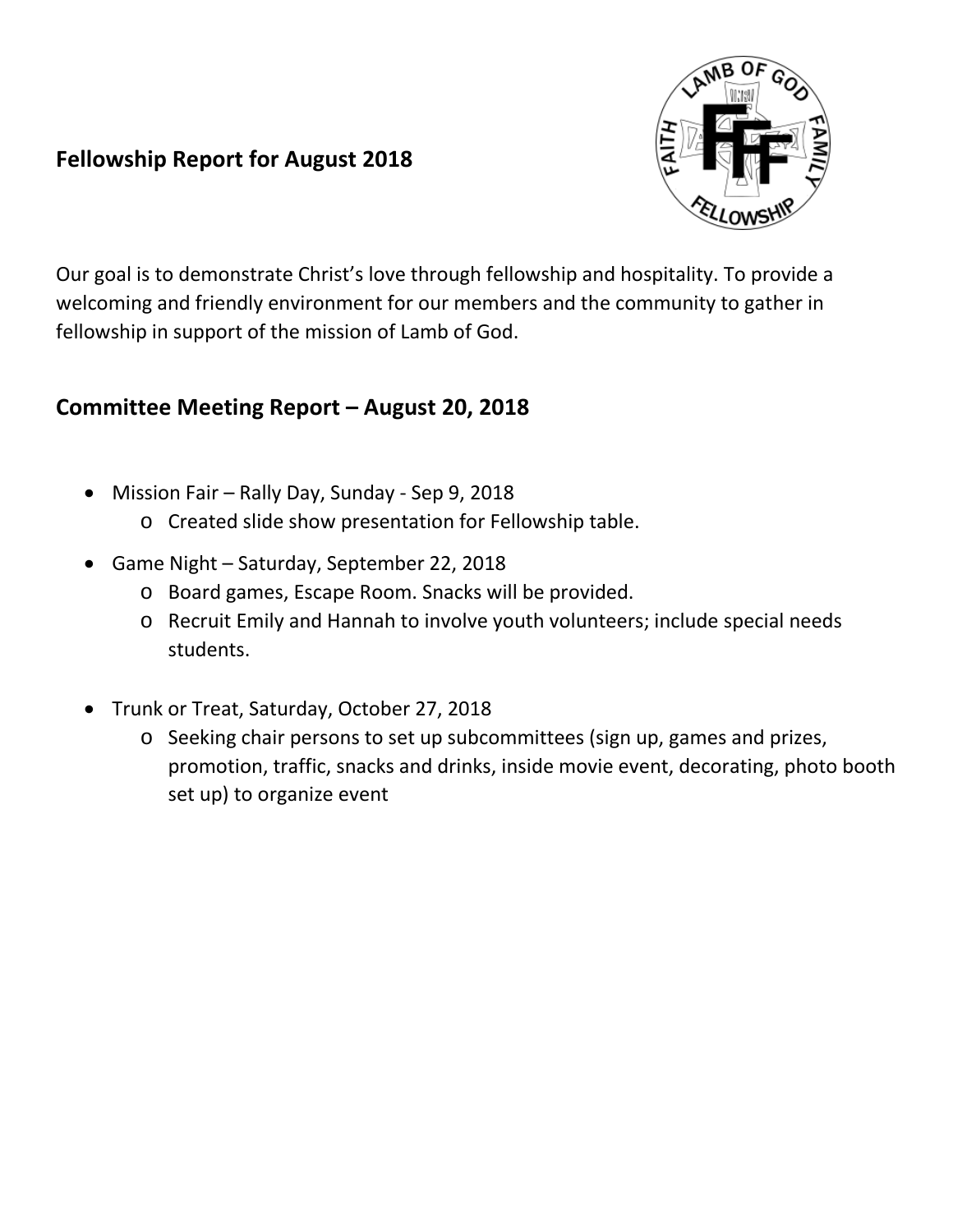Servanthood Status CMC August 2018 meeting Lamb of God Lutheran Church Flower Mound, TX

- Rally Day is September 9<sup>th</sup>. First organizing meeting went well, but only a few ministries showed.

- See attached document for deliverables needed.

- Will use same banners to reduce costs, but we need more stands.

- We should be able to accommodate the ministries that requested separate tables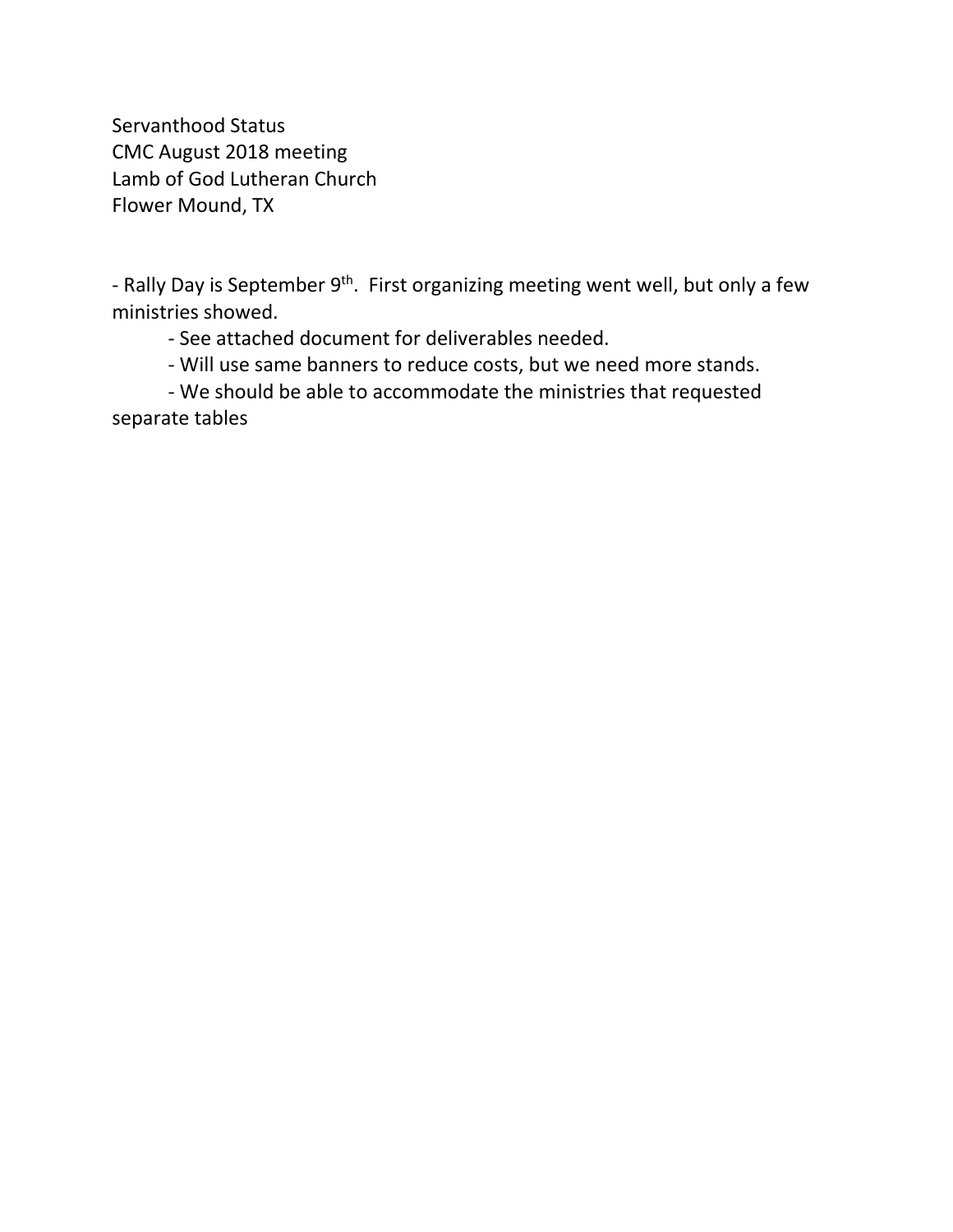# **Rally Day – September 9, 2018 During Sunday School and after late service**

## Why?

A Rally Day

- 1) displays to members the vibrant Inreach and Outreach ministries we have at Lamb of God.
- 2) allows members the opportunity to join ministries to share their unique gifts with others.

## What's needed?

- 1) Each ministry has a unique opportunity to showcase their ministry and share how interested members and visitors may become involved or support the ministries mission. Be creative, each ministry will have a table where you can display pictures, brochures, have sign-up sheets, and decorate a Tri-fold. The more interesting each group makes their table, the more people will be drawn to their ministry and the easier it will be to strike up a conversation.
- 2) Each ministry should send at least one picture and/or one slide's worth of verbiage to Michael Jones at  $servanthood@log.org$  to use on the overhead monitors during the Rally.
- 3) Each ministry should review the LoG Connected Catalog and send an email to  $s$ ervanthood@log.org with any corrections/additions in its ministry. It can be found at: http://www.log.org/pdfs/Connected.pdf
- 4) Identify the person to contact each volunteer within two weeks of them signing up at the Rally.
- 5) [Optional] Each ministry can submit to Dawn Wendorf (dwendorf@log.org) verbiage for a brochure by mid August. It's located here: https://www.dropbox.com/s/dcqdmq898qyvmj5/LOGServanthoodBrochur e2015.pdf?dl=0
- 6) After the Rally, all contact information collected from the ministry sign-ups should be copied and sent to  $\frac{\text{servanhood@log.org}}{\text{C}}$  The Servanthood committee will summarize and send to Dawn to update the church records.

What will be provided by Servanthood, Fellowship, and the Cookie Club ministries?

- 1) Tables
- 2) A slide show of pictures and ministry descriptions.
- 3) Coffee, lemonade, and cookies
- 4) A drawing of TBD to those who turn-in talent self-assessments.
- 5) A prize for the best exhibit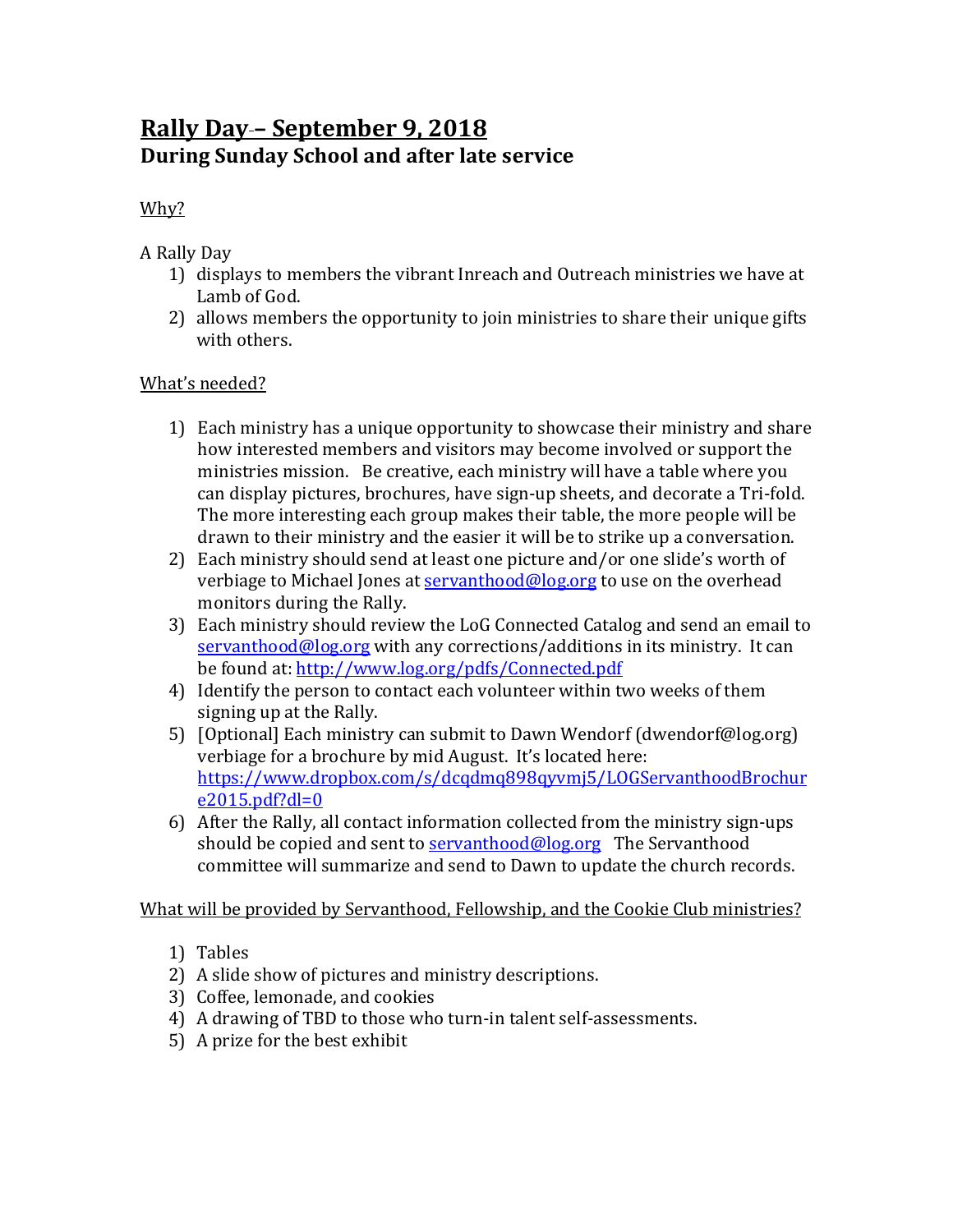# Early Childhood Ministry Report

July/August 2018

- **Still looking for a part-time Spanish Teacher, otherwise FULLY staffed---Praise the Lord!**  $\odot$
- **EXEC** Classroom Inventories completed
- **Summer Projects:** 
	- o Wax floors & Clean Carpets
	- o Clean/Organize Storage & resource rooms
	- o Clean each classroom
- Registration and tours continue. Many classes are full, some have a waitlist!
- **Continue to pray for our school ministry, staff, and families.**

#### **2018-2019 Enrollment: 124**

We invite you to visit the school, celebrate with us, and join us in prayer or in person for upcoming events:

- August 20: New Staff Orientation
- August 20: Staff begin working in classrooms
- August 21: Team Meetings
- *August 23: Parent Orientation*
- *August 24: Meet the Teacher*
- *August 27: First Day of Classes***!!!**
- September 5 & 6: Popcorn with Pastor Settle
- September 9: Preschool Teacher Staff Installation & Rally Day/Ministry Fair
- September 18 & 19: Hearing & Vision Screening
- *September 20: North Texas Giving Day*